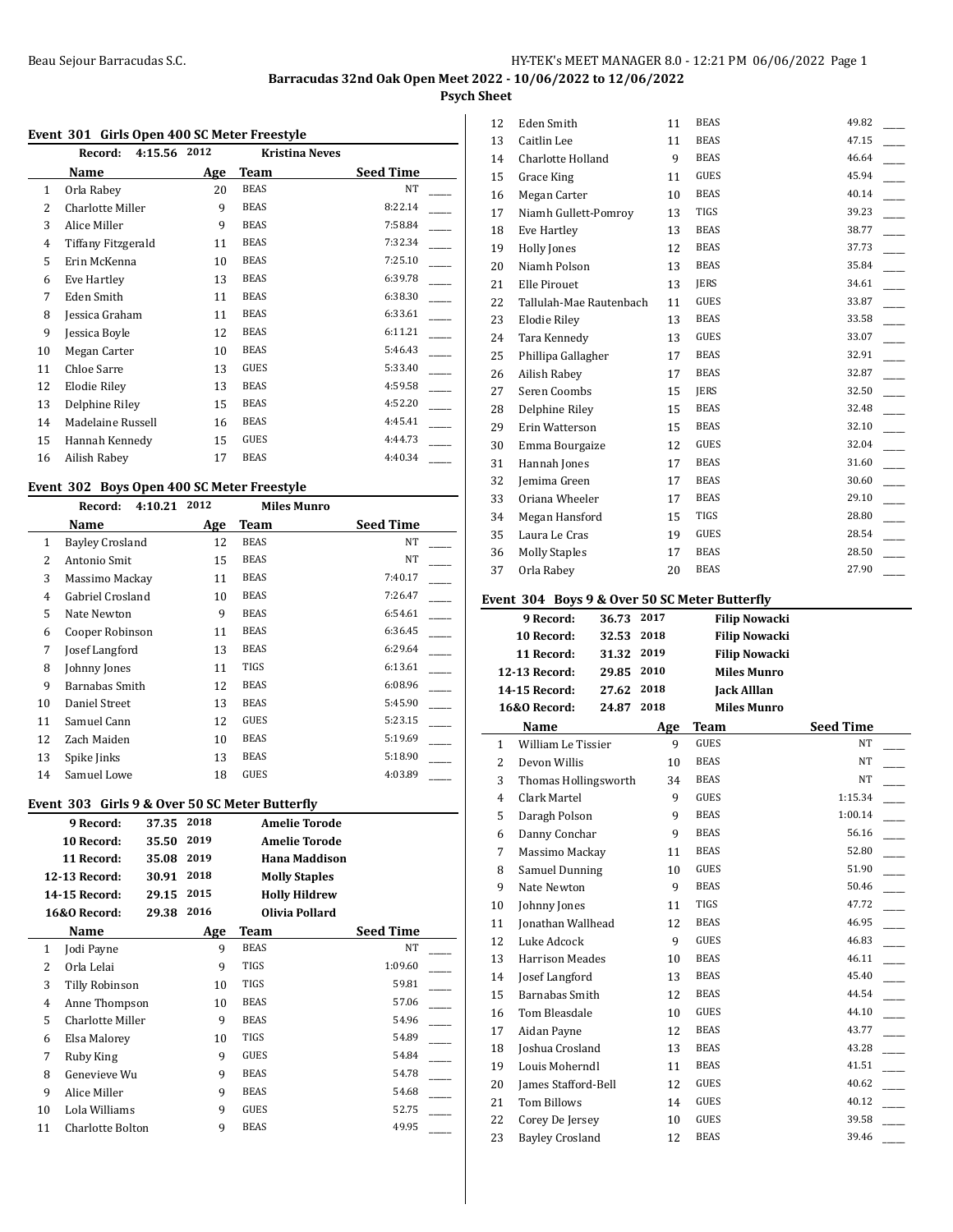**Psych Sheet**

## **Event 304 ...(Boys 9 & Over 50 SC Meter Butterfly)**

|    | Name               | Age | Team        | <b>Seed Time</b> |
|----|--------------------|-----|-------------|------------------|
| 24 | Dylan Graham       | 13  | <b>BEAS</b> | 37.49            |
| 25 | <b>Raef Newton</b> | 12  | <b>BEAS</b> | 36.88            |
| 26 | Spike Jinks        | 13  | <b>BEAS</b> | 36.43            |
| 27 | Cooper Robinson    | 11  | <b>BEAS</b> | 36.24            |
| 28 | Zach Maiden        | 10  | <b>BEAS</b> | 36.02            |
| 29 | Olly Stephens      | 13  | GUES        | 34.72            |
| 30 | Samuel Cann        | 12  | <b>GUES</b> | 34.60            |
| 31 | Enzo Crowson       | 15  | <b>BEAS</b> | 33.58            |
| 32 | Oliver Russell     | 14  | <b>BEAS</b> | 32.78            |
| 33 | Darragh Lee        | 46  | <b>BEAS</b> | 32.05            |
| 34 | Cameron Lee        | 14  | <b>BEAS</b> | 31.65            |
| 35 | Thomas Stewart     | 14  | GUES        | 29.90            |
| 36 | Joshua Dunning     | 15  | GUES        | 29.83            |
| 37 | onathan Beck       | 24  | <b>BEAS</b> | 27.20            |

## **Event 305 Girls 9 & Over 100 SC Meter IM**

|                | 9 Record:               | 1:29.86 | 2018 |             | <b>Amelie Torode</b>    |  |
|----------------|-------------------------|---------|------|-------------|-------------------------|--|
|                | 10 Record:              | 1:21.89 | 2019 |             | <b>Katherine Bolton</b> |  |
|                | 11 Record:              | 1:19.91 | 2012 |             | <b>Hannah Rosumek</b>   |  |
|                | 12-13 Record:           | 1:10.45 | 2016 |             | Laura Le Cras           |  |
|                | 14-15 Record:           | 1:06.11 | 2015 |             | <b>Holly Hildrew</b>    |  |
|                | <b>16&amp;0 Record:</b> | 1:06.52 | 2016 |             | <b>Courtney Butcher</b> |  |
|                | Name                    |         | Age  | Team        | <b>Seed Time</b>        |  |
| $\mathbf{1}$   | Ruby King               |         | 9    | <b>GUES</b> | NT                      |  |
| $\overline{2}$ | Charlotte Bolton        |         | 9    | <b>BEAS</b> | <b>NT</b>               |  |
| 3              | Abbie Girard            |         | 9    | <b>BEAS</b> | NT                      |  |
| 4              | <b>Charlotte Miller</b> |         | 9    | <b>BEAS</b> | NT                      |  |
| 5              | Jodi Payne              |         | 9    | <b>BEAS</b> | NT                      |  |
| 6              | Isla Rault              |         | 10   | <b>GUES</b> | NT                      |  |
| 7              | Lily-Ann Felbabel       |         | 11   | <b>GUES</b> | NT                      |  |
| 8              | Jessica Graham          |         | 11   | <b>BEAS</b> | NT                      |  |
| 9              | Hannah Jones            |         | 17   | <b>BEAS</b> | NT                      |  |
| 10             | Susannah Russell        |         | 19   | <b>BEAS</b> | NT                      |  |
| 11             | Genevieve Wu            |         | 9    | <b>BEAS</b> | 2:10.19                 |  |
| 12             | Alice Miller            |         | 9    | <b>BEAS</b> | 2:03.99                 |  |
| 13             | Erin McKenna            |         | 10   | <b>BEAS</b> | 1:54.67                 |  |
| 14             | Anne Thompson           |         | 10   | <b>BEAS</b> | 1:53.97                 |  |
| 15             | Lola Williams           |         | 9    | <b>GUES</b> | 1:50.43                 |  |
| 16             | Amelie Rodliffe         |         | 10   | <b>BEAS</b> | 1:50.31                 |  |
| 17             | <b>Tilly Robinson</b>   |         | 10   | <b>TIGS</b> | 1:48.24                 |  |
| 18             | Natasha Graham          |         | 10   | <b>BEAS</b> | 1:47.12                 |  |
| 19             | Charlotte Holland       |         | 9    | <b>BEAS</b> | 1:46.14                 |  |
| 20             | Valentina Gilligan      |         | 10   | <b>BEAS</b> | 1:43.64                 |  |
| 21             | Sophia Bailey           |         | 10   | <b>BEAS</b> | 1:42.82                 |  |
| 22             | <b>Eden Smith</b>       |         | 11   | <b>BEAS</b> | 1:39.84                 |  |
| 23             | Caitlin Lee             |         | 11   | <b>BEAS</b> | 1:36.34                 |  |
| 24             | Grace King              |         | 11   | <b>GUES</b> | 1:35.10                 |  |
| 25             | Ciara Lelai             |         | 14   | <b>IERS</b> | 1:33.80                 |  |
| 26             | Claudia Bailey          |         | 12   | <b>BEAS</b> | 1:31.46                 |  |
| 27             | Eve Hartley             |         | 13   | <b>BEAS</b> | 1:28.36                 |  |
| 28             | Megan Carter            |         | 10   | <b>BEAS</b> | 1:27.66                 |  |
| 29             | Scarlett-Rose Foss      |         | 12   | <b>GUES</b> | 1:27.30                 |  |
| 30             | <b>Holly Jones</b>      |         | 12   | <b>BEAS</b> | 1:26.08                 |  |
| 31             | Immy Bleasdale          |         | 12   | <b>GUES</b> | 1:24.72                 |  |
| 32             | <b>Emily Hyland</b>     |         | 12   | <b>BEAS</b> | 1:23.47                 |  |
| 33             | Tallulah-Mae Rautenbach |         | 11   | <b>GUES</b> | 1:21.83                 |  |

| 34 | Niamh Polson         | 13 | <b>BEAS</b> | 1:20.47 |  |
|----|----------------------|----|-------------|---------|--|
| 35 | Elle Pirouet         | 13 | <b>IERS</b> | 1:19.40 |  |
| 36 | Elodie Riley         | 13 | <b>BEAS</b> | 1:19.08 |  |
| 37 | Jessica Boyle        | 12 | <b>BEAS</b> | 1:19.07 |  |
| 38 | Amber Smith          | 14 | <b>IERS</b> | 1:17.29 |  |
| 39 | Seren Coombs         | 15 | <b>IERS</b> | 1:17.11 |  |
| 40 | Delphine Riley       | 15 | <b>BEAS</b> | 1:15.94 |  |
| 41 | Robyn Kemp           | 17 | <b>IERS</b> | 1:15.69 |  |
| 42 | Phillipa Gallagher   | 17 | <b>BEAS</b> | 1:14.49 |  |
| 43 | Emma Bourgaize       | 12 | GUES        | 1:12.83 |  |
| 44 | Erin Watterson       | 15 | <b>BEAS</b> | 1:11.95 |  |
| 45 | Jemima Green         | 17 | <b>BEAS</b> | 1:10.59 |  |
| 46 | <b>Molly Staples</b> | 17 | <b>BEAS</b> | 1:09.91 |  |
| 47 | Megan Hansford       | 15 | <b>TIGS</b> | 1:07.87 |  |
| 48 | Oriana Wheeler       | 17 | <b>BEAS</b> | 1:06.93 |  |
|    |                      |    |             |         |  |

## **Event 306 Boys 9 & Over 100 SC Meter IM**

|                | 9 Record:              | 1:25.12 | 2017 |             | <b>Sam Sterry</b>        |  |
|----------------|------------------------|---------|------|-------------|--------------------------|--|
|                | 10 Record:             | 1:21.21 | 2012 |             | <b>Robbie Jones</b>      |  |
|                | 11 Record:             | 1:11.10 | 2019 |             | <b>Filip Nowacki</b>     |  |
|                | 12-13 Record:          | 1:10.12 | 2019 |             | <b>Owain Edwards</b>     |  |
|                | 14-15 Record:          | 1:03.54 | 2014 |             | <b>Tom Cairns</b>        |  |
|                | 16&0 Record:           | 58.23   | 2015 |             | <b>Tom Hollingsworth</b> |  |
|                | Name                   |         | Age  | Team        | <b>Seed Time</b>         |  |
| $\mathbf{1}$   | Freddie Moherndl       |         | 9    | <b>BEAS</b> | <b>NT</b>                |  |
| 2              | William Le Tissier     |         | 9    | <b>GUES</b> | NT.                      |  |
| 3              | Tom Bleasdale          |         | 10   | <b>GUES</b> | NT                       |  |
| $\overline{4}$ | Aidan Payne            |         | 12   | <b>BEAS</b> | <b>NT</b>                |  |
| 5              | Max Patterson          |         | 12   | <b>BEAS</b> | NT                       |  |
| 6              | Max Patterson          |         | 12   | <b>BEAS</b> | NT                       |  |
| 7              | Samuel Lowe            |         | 18   | <b>GUES</b> | NT.                      |  |
| 8              | Tayen Littlewood       |         | 10   | <b>BEAS</b> | 2:15.41                  |  |
| 9              | Devon Willis           |         | 10   | <b>BEAS</b> | 2:06.38                  |  |
| 10             | Danny Conchar          |         | 9    | <b>BEAS</b> | 2:06.35                  |  |
| 11             | Clark Martel           |         | 9    | <b>GUES</b> | 2:03.04                  |  |
| 12             | Daragh Polson          |         | 9    | <b>BEAS</b> | 2:02.11                  |  |
| 13             | Luke Harvey            |         | 10   | <b>BEAS</b> | 2:00.30                  |  |
| 14             | Adam Beak              |         | 9    | GUES        | 1:59.60                  |  |
| 15             | <b>Harrison Meades</b> |         | 10   | <b>BEAS</b> | 1:48.32                  |  |
| 16             | <b>Ryan Stephens</b>   |         | 11   | <b>GUES</b> | 1:46.89                  |  |
| 17             | Gabriel Crosland       |         | 10   | <b>BEAS</b> | 1:46.72                  |  |
| 18             | Nate Newton            |         | 9    | <b>BEAS</b> | 1:46.07                  |  |
| 19             | Massimo Mackay         |         | 11   | <b>BEAS</b> | 1:44.78                  |  |
| 20             | Luke Adcock            |         | 9    | <b>GUES</b> | 1:41.76                  |  |
| 21             | Samuel Dunning         |         | 10   | <b>GUES</b> | 1:39.05                  |  |
| 22             | Jonathan Wallhead      |         | 12   | <b>BEAS</b> | 1:36.52                  |  |
| 23             | Josef Langford         |         | 13   | <b>BEAS</b> | 1:36.11                  |  |
| 24             | Joshua Crosland        |         | 13   | <b>BEAS</b> | 1:34.21                  |  |
| 25             | Louis Moherndl         |         | 11   | <b>BEAS</b> | 1:32.37                  |  |
| 26             | <b>Barnabas Smith</b>  |         | 12   | <b>BEAS</b> | 1:32.17                  |  |
| 27             | Johnny Jones           |         | 11   | <b>TIGS</b> | 1:32.04                  |  |
| 28             | James Stafford-Bell    |         | 12   | <b>GUES</b> | 1:31.48                  |  |
| 29             | Corey De Jersey        |         | 10   | <b>GUES</b> | 1:30.85                  |  |
| 30             | Daniel Street          |         | 13   | <b>BEAS</b> | 1:30.84                  |  |
| 31             | <b>Bayley Crosland</b> |         | 12   | <b>BEAS</b> | 1:30.47                  |  |
| 32             | <b>Tom Billows</b>     |         | 14   | <b>GUES</b> | 1:29.90                  |  |
| 33             | <b>Raef Newton</b>     |         | 12   | <b>BEAS</b> | 1:22.97                  |  |
| 34             | Olly Stephens          |         | 13   | <b>GUES</b> | 1:22.95                  |  |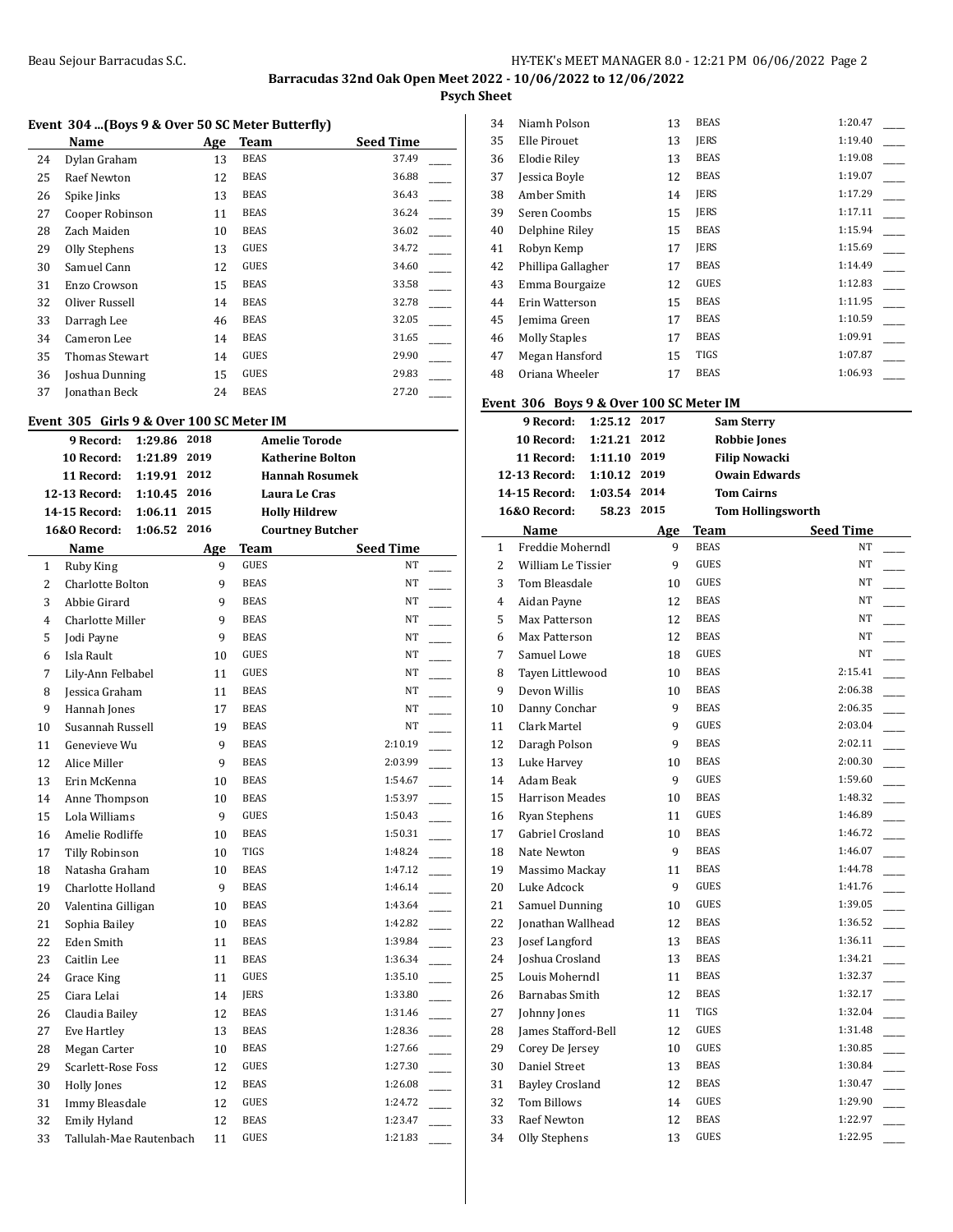**Psych Sheet**

 $\overline{a}$ 

## **Event 306 ...(Boys 9 & Over 100 SC Meter IM)**

| Name           | Age | <b>Team</b> | <b>Seed Time</b> |
|----------------|-----|-------------|------------------|
| Spike Jinks    | 13  | <b>BEAS</b> | 1:22.02          |
| Zach Maiden    | 10  | <b>BEAS</b> | 1:20.55          |
| Dylan Graham   | 13  | <b>BEAS</b> | 1:20.32          |
| Enzo Crowson   | 15  | <b>BEAS</b> | 1:13.78          |
| Cameron Lee    | 14  | <b>BEAS</b> | 1:13.26          |
| Oliver Russell | 14  | <b>BEAS</b> | 1:13.06          |
| Darragh Lee    | 46  | <b>BEAS</b> | 1:11.48          |
| Jonathan Beck  | 24  | <b>BEAS</b> | 1:10.52          |
| Joshua Dunning | 15  | <b>GUES</b> | 1:08.01          |
| Peter Druckes  | 35  | <b>BEAS</b> | 1:06.11          |
| Luke Le Cras   | 17  | <b>GUES</b> | 1:02.73          |
| Ronny Hallett  | 18  | <b>GUES</b> | 58.85            |
|                |     |             |                  |

#### **Event 307 Girls Open 200 SC Meter Butterfly**

| 2:17.50 2011<br>Record: |     |             | <b>Kristina Neves</b> |
|-------------------------|-----|-------------|-----------------------|
| Name                    | Age | Team        | <b>Seed Time</b>      |
| Tallulah-Mae Rautenbach | 11  | GUES        | 3:09.35               |
| Oriana Wheeler          |     | <b>BEAS</b> | 2:23.07               |
| Orla Rabey              | 20  | <b>BEAS</b> | 2:18.52               |

## **Event 308 Boys Open 200 SC Meter Butterfly**

| 2:07.19 2015<br>Record: |     |             | <b>Tom Hollingsworth</b> |  |
|-------------------------|-----|-------------|--------------------------|--|
| Name                    | Age | Team        | <b>Seed Time</b>         |  |
| Cooper Robinson         |     | <b>BEAS</b> | NΤ                       |  |
| <b>Edgar Militis</b>    | 13  | TIGS        | 3:39.38                  |  |
| Spike Jinks             | 13  | <b>BEAS</b> | 3:26.26                  |  |
| Thomas Stewart          | 14  | <b>GUES</b> | 2:34.50                  |  |

### **Event 309 Girls 9 & Over 100 SC Meter Breaststroke**

|                | 9 Record:                 | 1:40.19 | 2017 |             | <b>Amber Smith</b>    |  |
|----------------|---------------------------|---------|------|-------------|-----------------------|--|
|                | 10 Record:                | 1:33.36 | 2014 |             | <b>Hannah Moors</b>   |  |
|                | 11 Record:                | 1:26.27 | 2012 |             | <b>Hannah Rosumek</b> |  |
|                | 12-13 Record:             | 1:16.77 | 2016 |             | <b>Elissa Polak</b>   |  |
|                | 14-15 Record:             | 1:17.03 | 2017 |             | Laura Le Cras         |  |
|                | <b>16&amp;0 Record:</b>   | 1:15.43 | 2017 |             | <b>Annalise Munro</b> |  |
|                | Name                      |         | Age  | Team        | <b>Seed Time</b>      |  |
| $\mathbf{1}$   | Charlotte Bolton          |         | 9    | <b>BEAS</b> | NT                    |  |
| $\overline{2}$ | Abbie Girard              |         | 9    | <b>BEAS</b> | <b>NT</b>             |  |
| 3              | Martha Boyle              |         | 9    | <b>BEAS</b> | <b>NT</b>             |  |
| $\overline{4}$ | Lily-Ann Felbabel         |         | 11   | <b>GUES</b> | NT                    |  |
| 5              | Susannah Russell          |         | 19   | <b>BEAS</b> | <b>NT</b>             |  |
| 6              | Genevieve Wu              |         | 9    | <b>BEAS</b> | 2:25.65               |  |
| 7              | Lola Williams             |         | 9    | <b>GUES</b> | 2:17.23               |  |
| 8              | Erin McKenna              |         | 10   | <b>BEAS</b> | 2:16.76               |  |
| 9              | <b>Esme Tarpey</b>        |         | 9    | <b>TIGS</b> | 2:13.77               |  |
| 10             | Anne Thompson             |         | 10   | <b>BEAS</b> | 2:13.61               |  |
| 11             | Valentina Gilligan        |         | 10   | <b>BEAS</b> | 2:04.91               |  |
| 12             | Natasha Graham            |         | 10   | <b>BEAS</b> | 2:04.07               |  |
| 13             | <b>Tilly Robinson</b>     |         | 10   | TIGS        | 2:02.48               |  |
| 14             | <b>Tiffany Fitzgerald</b> |         | 11   | <b>BEAS</b> | 2:01.94               |  |
| 15             | Charlotte Holland         |         | 9    | <b>BEAS</b> | 2:01.15               |  |
| 16             | Amelie Rodliffe           |         | 10   | <b>BEAS</b> | 2:00.41               |  |
| 17             | <b>Eden Smith</b>         |         | 11   | <b>BEAS</b> | 1:57.31               |  |
| 18             | Sophia Bailey             |         | 10   | <b>BEAS</b> | 1:53.49               |  |
| 19             | <b>Holly Sarre</b>        |         | 10   | <b>GUES</b> | 1:53.35               |  |
| 20             | <b>Charlotte Miller</b>   |         | 9    | <b>BEAS</b> | 1:53.28               |  |

| 21 | Grace King          | 11 | <b>GUES</b> | 1:52.78 |
|----|---------------------|----|-------------|---------|
| 22 | Jessica Graham      | 11 | <b>BEAS</b> | 1:50.98 |
| 23 | Holly Jones         | 12 | <b>BEAS</b> | 1:50.70 |
| 24 | Ciara Lelai         | 14 | <b>JERS</b> | 1:49.82 |
| 25 | Megan Carter        | 10 | <b>BEAS</b> | 1:45.40 |
| 26 | Eve Hartley         | 13 | <b>BEAS</b> | 1:45.05 |
| 27 | Claudia Bailey      | 12 | <b>BEAS</b> | 1:44.09 |
| 28 | <b>Emily Hyland</b> | 12 | <b>BEAS</b> | 1:37.49 |
| 29 | Seren Coombs        | 15 | <b>JERS</b> | 1:36.04 |
| 30 | Chloe Sarre         | 13 | <b>GUES</b> | 1:34.95 |
| 31 | Niamh Polson        | 13 | <b>BEAS</b> | 1:32.83 |
| 32 | Jessica Boyle       | 12 | <b>BEAS</b> | 1:31.97 |
| 33 | Madelaine Russell   | 16 | <b>BEAS</b> | 1:27.10 |
| 34 | Megan Hansford      | 15 | TIGS        | 1:25.68 |
| 35 | Sophia Guille       | 22 | <b>BEAS</b> | 1:25.10 |
| 36 | Amber Smith         | 14 | <b>JERS</b> | 1:24.45 |
| 37 | Emma Bourgaize      | 12 | GUES        | 1:22.75 |
| 38 | Erin Watterson      | 15 | <b>BEAS</b> | 1:21.64 |
| 39 | Oriana Wheeler      | 17 | <b>BEAS</b> | 1:16.51 |
| 40 | Laura Le Cras       | 19 | <b>GUES</b> | 1:14.57 |

## **Event 310 Boys 9 & Over 100 SC Meter Breaststroke**

|              | vent 310 Doys 9 & Over 100 3G Meter Dreastströße<br>9 Record: | 1:44.20 2019 |      |             | <b>Jacob Watson</b>      |  |
|--------------|---------------------------------------------------------------|--------------|------|-------------|--------------------------|--|
|              | 10 Record:                                                    | 1:32.43      | 2016 |             | <b>Joe Storey</b>        |  |
|              | 11 Record:                                                    | 1:27.42 2012 |      |             | <b>William Russell</b>   |  |
|              | 12-13 Record:                                                 | 1:16.15 2019 |      |             | <b>Oscar Dodds</b>       |  |
|              | 14-15 Record:                                                 | 1:08.09 2011 |      |             | Giovanni Guarino         |  |
|              | 16&0 Record:                                                  | 1:04.73      | 2013 |             | <b>Tom Hollingsworth</b> |  |
|              | Name                                                          |              | Age  | Team        | <b>Seed Time</b>         |  |
| $\mathbf{1}$ | Adam Beak                                                     |              | 9    | <b>GUES</b> | NT                       |  |
| 2            | William Le Tissier                                            |              | 9    | <b>GUES</b> | NT                       |  |
| 3            | Kobe Robinson                                                 |              | 9    | <b>BEAS</b> | NT                       |  |
| 4            | Freddie Moherndl                                              |              | 9    | <b>BEAS</b> | NT                       |  |
| 5            | Tayen Littlewood                                              |              | 10   | <b>BEAS</b> | <b>NT</b>                |  |
| 6            | Max Patterson                                                 |              | 12   | <b>BEAS</b> | <b>NT</b>                |  |
| 7            | Aidan Payne                                                   |              | 12   | <b>BEAS</b> | <b>NT</b>                |  |
| 8            | Max Patterson                                                 |              | 12   | <b>BEAS</b> | <b>NT</b>                |  |
| 9            | <b>Joe Elward</b>                                             |              | 10   | <b>BEAS</b> | 2:34.24                  |  |
| 10           | <b>Edward Nicolle</b>                                         |              | 10   | <b>BEAS</b> | 2:32.27                  |  |
| 11           | Daragh Polson                                                 |              | 9    | <b>BEAS</b> | 2:23.80                  |  |
| 12           | Clark Martel                                                  |              | 9    | <b>GUES</b> | 2:17.76                  |  |
| 13           | Devon Willis                                                  |              | 10   | <b>BEAS</b> | 2:13.38                  |  |
| 14           | Luke Harvey                                                   |              | 10   | <b>BEAS</b> | 2:12.97                  |  |
| 15           | <b>Harrison Meades</b>                                        |              | 10   | <b>BEAS</b> | 2:04.96                  |  |
| 16           | Samuel Dunning                                                |              | 10   | <b>GUES</b> | 2:04.48                  |  |
| 17           | Nate Newton                                                   |              | 9    | <b>BEAS</b> | 2:02.09                  |  |
| 18           | Ryan Stephens                                                 |              | 11   | <b>GUES</b> | 2:01.01                  |  |
| 19           | Luke Adcock                                                   |              | 9    | <b>GUES</b> | 1:58.26                  |  |
| 20           | Massimo Mackay                                                |              | 11   | <b>BEAS</b> | 1:56.82                  |  |
| 21           | George Hyland                                                 |              | 11   | <b>BEAS</b> | 1:53.64                  |  |
| 22           | Jonathan Wallhead                                             |              | 12   | <b>BEAS</b> | 1:50.98                  |  |
| 23           | Joshua Crosland                                               |              | 13   | <b>BEAS</b> | 1:50.71                  |  |
| 24           | Josef Langford                                                |              | 13   | <b>BEAS</b> | 1:49.84                  |  |
| 25           | Johnny Jones                                                  |              | 11   | <b>TIGS</b> | 1:49.33                  |  |
| 26           | Louis Moherndl                                                |              | 11   | <b>BEAS</b> | 1:48.23                  |  |
| 27           | Corey De Jersey                                               |              | 10   | <b>GUES</b> | 1:47.90                  |  |
| 28           | Barnabas Smith                                                |              | 12   | <b>BEAS</b> | 1:46.91                  |  |
| 29           | <b>Bayley Crosland</b>                                        |              | 12   | <b>BEAS</b> | 1:45.64                  |  |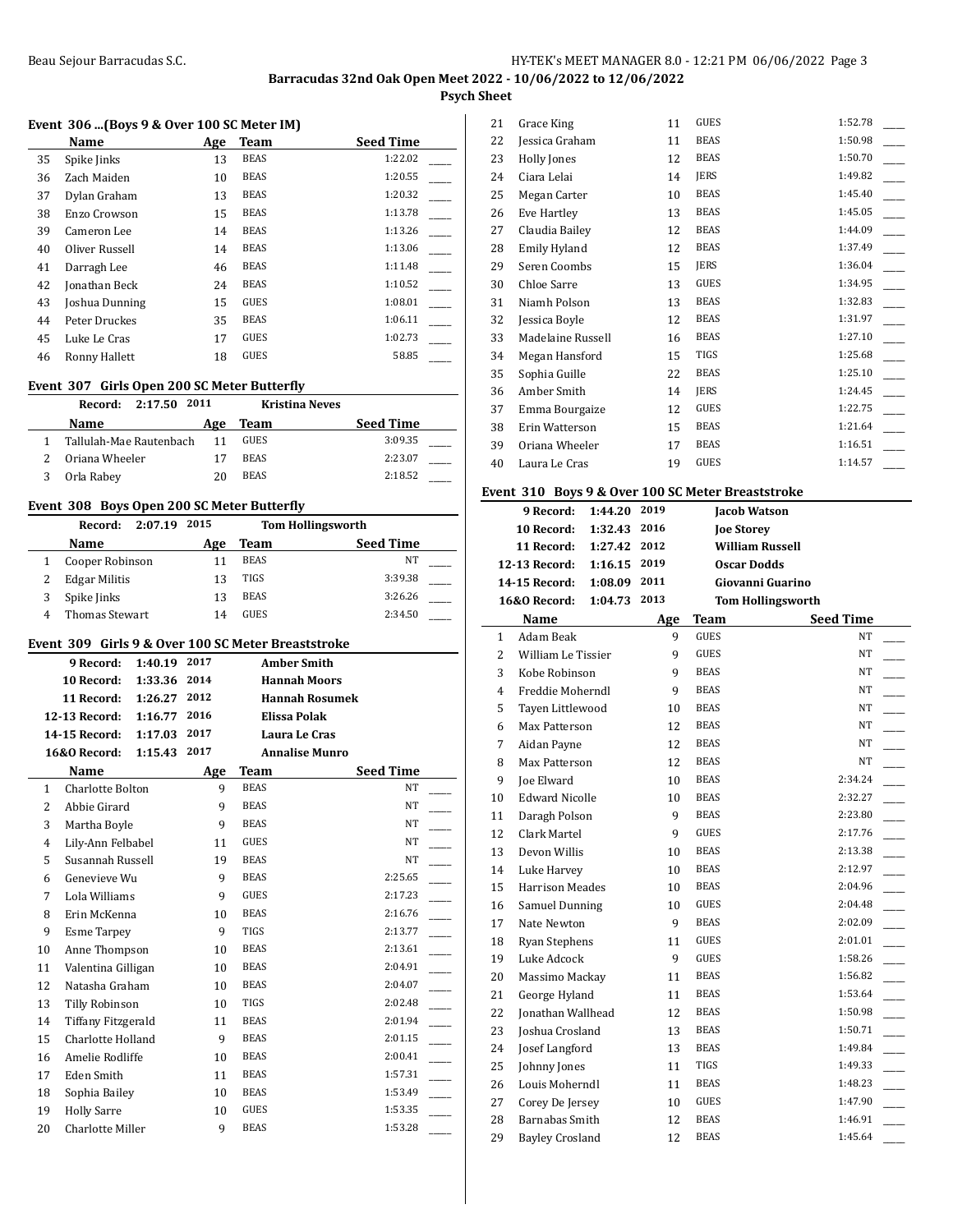**Psych Sheet**

|                |                                                  |              |            |             | Event 310  (Boys 9 & Over 100 SC Meter Breaststroke) |  |
|----------------|--------------------------------------------------|--------------|------------|-------------|------------------------------------------------------|--|
|                | <b>Name</b>                                      |              |            | Age Team    | <b>Seed Time</b>                                     |  |
| 30             | Spike Jinks                                      |              | 13         | <b>BEAS</b> | 1:44.24                                              |  |
| 31             | Dylan Graham                                     |              | 13         | <b>BEAS</b> | 1:38.10                                              |  |
| 32             | Zach Maiden                                      |              | 10         | <b>BEAS</b> | 1:37.77                                              |  |
| 33             | <b>Raef Newton</b>                               |              | 12         | <b>BEAS</b> | 1:36.42                                              |  |
| 34             | Samuel Cann                                      |              | 12         | <b>GUES</b> | 1:27.27                                              |  |
| 35             | Oliver Russell                                   |              | 14         | <b>BEAS</b> | 1:21.98                                              |  |
| 36             | <b>Thomas Stewart</b>                            |              | 14         | <b>GUES</b> | 1:17.33                                              |  |
| 37             | Peter Druckes                                    |              | 35         | <b>BEAS</b> | 1:14.60                                              |  |
| 38             | Joshua Dunning                                   |              | 15         | <b>GUES</b> | 1:14.20                                              |  |
| 39             | Luke Le Cras                                     |              | 17         | <b>GUES</b> | 1:07.00                                              |  |
| 40             | Ronny Hallett                                    |              | 18         | GUES        | 1:04.04                                              |  |
|                | Event 311 Girls 9 & Over 200 SC Meter Backstroke |              |            |             |                                                      |  |
|                | 9 Record:                                        | 3:12.97      | 2014       |             | <b>Ailish Rabey</b>                                  |  |
|                | 10 Record:                                       | 2:57.54 2015 |            |             | <b>Pip Gallagher</b>                                 |  |
|                | 11 Record:                                       | 2:38.46 2019 |            |             | Alana Woodhall                                       |  |
|                | 12-13 Record:                                    | 2:24.22 2017 |            |             | Libby Woodward                                       |  |
|                | 14-15 Record:                                    | 2:18.70      | 2013       |             | <b>Courtney Butcher</b>                              |  |
|                | 16&0 Record:                                     | 2:17.98 2016 |            |             | <b>Gemma Atherley</b>                                |  |
|                | Name                                             |              | <u>Age</u> | Team        | Seed Time                                            |  |
| $\mathbf{1}$   | Abbie Girard                                     |              | 9          | <b>BEAS</b> | NT                                                   |  |
| 2              | Amelie Rodliffe                                  |              | 10         | <b>BEAS</b> | NT                                                   |  |
| 3              | Jessica Graham                                   |              | 11         | <b>BEAS</b> | NΤ                                                   |  |
| $\overline{4}$ | Tiffany Fitzgerald                               |              | 11         | <b>BEAS</b> | NΤ                                                   |  |
| 5              | Susannah Russell                                 |              | 19         | <b>BEAS</b> | NT                                                   |  |
| 6              | Sarah Whitchurch                                 |              | 35         | <b>GUES</b> | 4:18.40                                              |  |
| 7              | Alice Miller                                     |              | 9          | <b>BEAS</b> | 4:16.90                                              |  |
| 8              | Genevieve Wu                                     |              | 9          | <b>BEAS</b> | 4:13.54                                              |  |
| 9              | Charlotte Miller                                 |              | 9          | <b>BEAS</b> | 4:10.43                                              |  |
| 10             | Anne Thompson                                    |              | 10         | <b>BEAS</b> | 4:10.02                                              |  |
| 11             | Sophia Bailey                                    |              | 10         | <b>BEAS</b> | 3:43.30                                              |  |
| 12             | Eden Smith                                       |              | 11         | <b>BEAS</b> | 3:27.58                                              |  |
| 13             | Ciara Lelai                                      |              | 14         | <b>JERS</b> | 3:21.59                                              |  |
| 14             | Caitlin Lee                                      |              | 11         | <b>BEAS</b> | 3:20.00                                              |  |
| 15             | Eve Hartley                                      |              | 13         | <b>BEAS</b> | 3:19.69                                              |  |
| 16             | Claudia Bailey                                   |              | 12         | <b>BEAS</b> | 3:15.56                                              |  |
| 17             | Jessica Boyle                                    |              | 12         | <b>BEAS</b> | 3:14.23                                              |  |
| 18             | Megan Carter                                     |              | 10         | BEAS        | 3:06.91                                              |  |
| 19             | Scarlett-Rose Foss                               |              | 12         | GUES        | 2:56.71                                              |  |
| 20             | Tallulah-Mae Rautenbach                          |              | 11         | GUES        | 2:56.12                                              |  |
| 21             | Immy Bleasdale                                   |              | 12         | GUES        | 2:41.60                                              |  |
| 22             | <b>Elodie Riley</b>                              |              | 13         | <b>BEAS</b> | 2:39.38                                              |  |
| 23             | Delphine Riley                                   |              | 15         | BEAS        | 2:39.26                                              |  |
| 24             | Robyn Kemp                                       |              | 17         | JERS        | 2:39.20                                              |  |
| 25             | Madelaine Russell                                |              | 16         | <b>BEAS</b> | 2:31.06                                              |  |
| 26             | Hannah Kennedy                                   |              | 15         | GUES        | 2:29.64                                              |  |
| 27             | Megan Hansford                                   |              | 15         | TIGS        | 2:23.03                                              |  |

|              | Event 312 Boys 9 & Over 200 SC Meter Backstroke |              |      |             |                      |                  |  |
|--------------|-------------------------------------------------|--------------|------|-------------|----------------------|------------------|--|
|              | 9 Record:                                       | 2:54.34      | 2017 |             | <b>Filip Nowacki</b> |                  |  |
|              | <b>10 Record:</b>                               | 2:33.25      | 2018 |             | <b>Filip Nowacki</b> |                  |  |
|              | 11 Record:                                      | 2:27.41      | 2019 |             | <b>Filip Nowacki</b> |                  |  |
|              | 12-13 Record:                                   | 2:21.25      | 2019 |             | <b>Oscar Dodds</b>   |                  |  |
|              | 14-15 Record:                                   | 2:13.30      | 2016 |             | <b>Robbie Jones</b>  |                  |  |
|              | 16&0 Record:                                    | 2:04.04 2011 |      |             | <b>Tom Gallichan</b> |                  |  |
|              | Name                                            |              | Age  | Team        |                      | <b>Seed Time</b> |  |
| $\mathbf{1}$ | Luke Adcock                                     |              | 9    | <b>GUES</b> |                      | NT.              |  |
| 2            | Freddie Moherndl                                |              | 9    | <b>BEAS</b> |                      | NT               |  |
| 3            | Antonio Smit                                    |              | 15   | <b>BEAS</b> |                      | NT               |  |
| 4            | Luke Le Cras                                    |              | 17   | GUES        |                      | NT               |  |
| 5.           | <b>Edward Nicolle</b>                           |              | 10   | <b>BEAS</b> |                      | 4:33.98          |  |
| 6            | Clark Martel                                    |              | 9    | <b>GUES</b> |                      | 4:27.35          |  |
| 7            | Tayen Littlewood                                |              | 10   | <b>BEAS</b> |                      | 4:17.04          |  |
| 8            | Nate Newton                                     |              | 9    | <b>BEAS</b> |                      | 4:02.66          |  |
| 9            | Massimo Mackay                                  |              | 11   | <b>BEAS</b> |                      | 3:52.88          |  |
| 10           | Gabriel Crosland                                |              | 10   | <b>BEAS</b> |                      | 3:40.38          |  |
| 11           | Corey De Jersey                                 |              | 10   | GUES        |                      | 3:27.24          |  |
| 12           | Jonathan Wallhead                               |              | 12   | <b>BEAS</b> |                      | 3:25.03          |  |
| 13           | Josef Langford                                  |              | 13   | <b>BEAS</b> |                      | 3:24.74          |  |
| 14           | Louis Moherndl                                  |              | 11   | <b>BEAS</b> |                      | 3:22.25          |  |
| 15           | Samuel Dunning                                  |              | 10   | <b>GUES</b> |                      | 3:21.59          |  |
| 16           | Barnabas Smith                                  |              | 12   | <b>BEAS</b> |                      | 3:14.97          |  |
| 17           | Joshua Crosland                                 |              | 13   | <b>BEAS</b> |                      | 3:12.57          |  |
| 18           | <b>Bayley Crosland</b>                          |              | 12   | <b>BEAS</b> |                      | 3:08.73          |  |
| 19           | Johnny Jones                                    |              | 11   | <b>TIGS</b> |                      | 3:07.21          |  |
| 20           | <b>Edgar Militis</b>                            |              | 13   | <b>TIGS</b> |                      | 3:06.17          |  |
| 21           | Spike Jinks                                     |              | 13   | <b>BEAS</b> |                      | 3:05.66          |  |
| 22           | Cooper Robinson                                 |              | 11   | <b>BEAS</b> |                      | 3:01.88          |  |
| 23           | Daniel Street                                   |              | 13   | <b>BEAS</b> |                      | 3:00.87          |  |
| 24           | Zach Maiden                                     |              | 10   | <b>BEAS</b> |                      | 2:53.30          |  |
| 25           | Dylan Graham                                    |              | 13   | <b>BEAS</b> |                      | 2:52.57          |  |
| 26           | Olly Stephens                                   |              | 13   | <b>GUES</b> |                      | 2:51.64          |  |
| 27           | Cameron Lee                                     |              | 14   | <b>BEAS</b> |                      | 2:38.15          |  |
| 28           | Samuel Lowe                                     |              | 18   | <b>GUES</b> |                      | 2:04.68          |  |
|              |                                                 |              |      |             |                      |                  |  |

## **Event 313 Girls Open 400 SC Meter IM**

|  | 4:51.80 2011<br>Record: |     | <b>Kristina Neves</b> |                  |  |
|--|-------------------------|-----|-----------------------|------------------|--|
|  | <b>Name</b>             | Age | <b>Team</b>           | <b>Seed Time</b> |  |
|  | 1 Anne Thompson         | 10  | <b>BEAS</b>           | NΤ               |  |
|  | Jemima Green            | 17  | <b>BEAS</b>           | 5:18.76          |  |
|  | Oriana Wheeler          |     | <b>BEAS</b>           | 5:00.70          |  |

#### **Event 314 Boys Open 400 SC Meter IM**

| 4:29.35 2008<br>Record: |     |             | <b>Tom Hollingsworth</b> |
|-------------------------|-----|-------------|--------------------------|
| Name                    | Age | Team        | <b>Seed Time</b>         |
| <b>Edgar Militis</b>    | 13  | TIGS        | 7:01.25                  |
| Spike Jinks             | 13  | <b>BEAS</b> | 6:50.57                  |
| Samuel Cann             | 12  | GUES        | 6:09.81                  |
| Thomas Stewart          | 14  | GUES        | 5:21.53                  |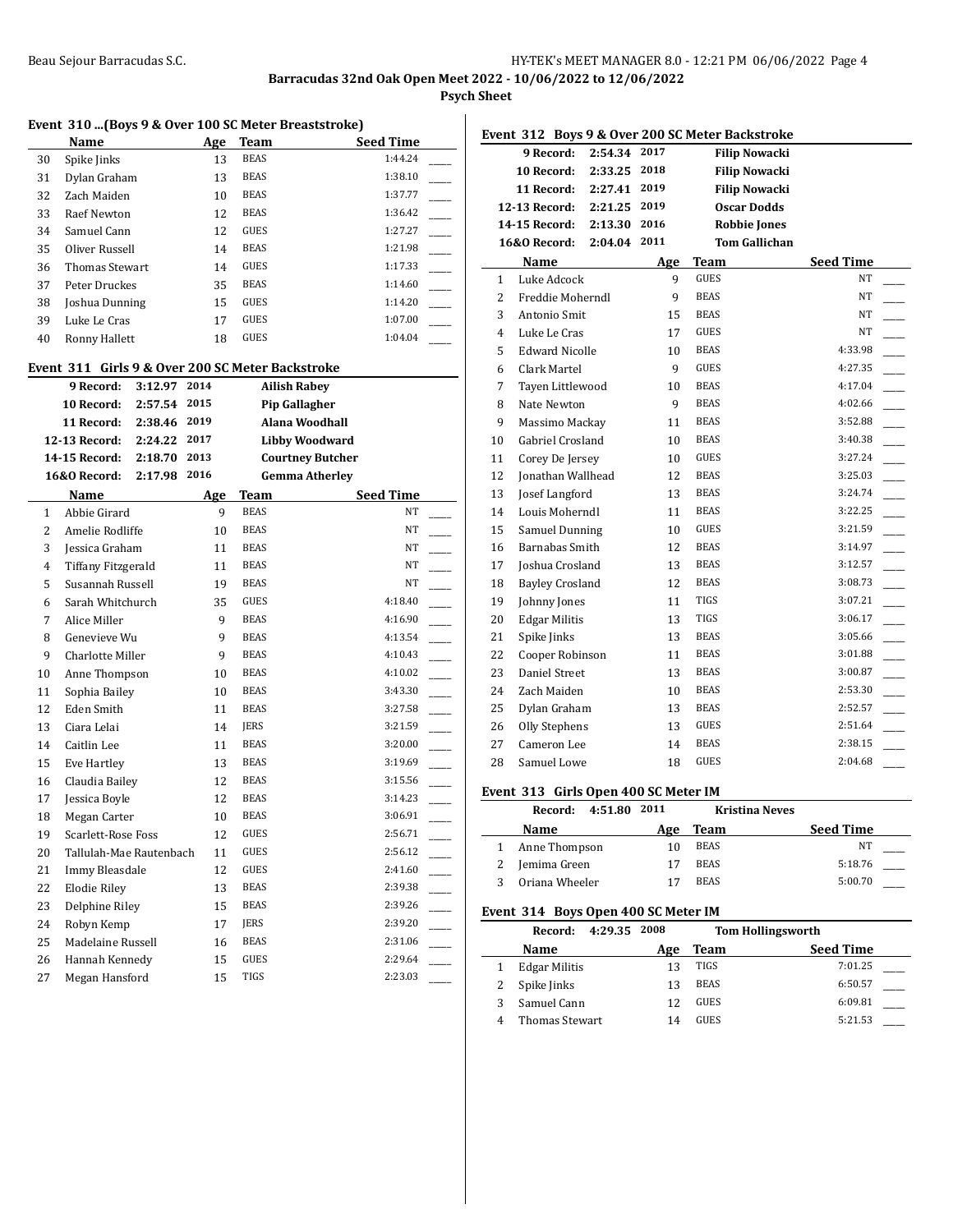**Psych Sheet**

|              | 9 Record:                                | 1:41.94 2018     |           | Event 315 Girls 9 & Over 100 SC Meter Butterfly<br><b>Elle Pirouet</b> |                          |
|--------------|------------------------------------------|------------------|-----------|------------------------------------------------------------------------|--------------------------|
|              | 10 Record:                               | 1:25.22          | 2019      | <b>Amelie Torode</b>                                                   |                          |
|              | 11 Record:                               | 1:20.06 2019     |           | <b>Hana Maddison</b>                                                   |                          |
|              | 12-13 Record:                            | 1:09.39 2016     |           | Laura Le Cras                                                          |                          |
|              | <b>14-15 Record:</b>                     | 1:03.17          | 2015      | <b>Holly Hildrew</b>                                                   |                          |
|              | 16&0 Record:                             | 1:04.72 2016     |           | Olivia Pollard                                                         |                          |
|              | Name                                     |                  |           | Team                                                                   | Seed Time                |
| 1            | Charlotte Bolton                         |                  | Age<br>9. | <b>BEAS</b>                                                            | NT                       |
| 2            |                                          |                  | 10        | <b>BEAS</b>                                                            | NT                       |
| 3            | Megan Carter                             |                  |           | <b>BEAS</b>                                                            | NT                       |
| 4            | Anne Thompson<br>Tallulah-Mae Rautenbach |                  | 10        | <b>GUES</b>                                                            | 1:18.30                  |
|              |                                          |                  | 11        |                                                                        |                          |
| 5            | Delphine Riley                           |                  | 15        | <b>BEAS</b>                                                            | 1:17.99                  |
| 6            | Elle Pirouet                             |                  | 13        | <b>JERS</b>                                                            | 1:17.94                  |
| 7            | Seren Coombs                             |                  | 15        | <b>JERS</b>                                                            | 1:15.65                  |
| 8            | <b>Elodie Riley</b>                      |                  | 13        | <b>BEAS</b>                                                            | 1:15.31                  |
| 9            | Phillipa Gallagher                       |                  | 17        | <b>BEAS</b>                                                            | 1:14.42                  |
| 10           | Erin Watterson                           |                  | 15        | <b>BEAS</b>                                                            | 1:13.25                  |
| 11           | Emma Bourgaize                           |                  | 12        | GUES                                                                   | 1:10.70                  |
| 12           | Megan Hansford                           |                  | 15        | <b>TIGS</b>                                                            | 1:09.73                  |
| 13           | <b>Molly Staples</b>                     |                  | 17        | <b>BEAS</b>                                                            | 1:06.00                  |
| 14           | Oriana Wheeler                           |                  | 17        | <b>BEAS</b>                                                            | 1:04.80                  |
| 15           | Orla Rabev                               |                  | 20        | <b>BEAS</b>                                                            | 1:02.30                  |
|              |                                          |                  |           | Event 316 Boys 9 & Over 100 SC Meter Butterfly                         |                          |
|              | 9 Record:                                | 1:28.47          | 2017      | <b>Filip Nowacki</b>                                                   |                          |
|              | 10 Record:                               | 1:15.95          | 2018      | <b>Filip Nowacki</b>                                                   |                          |
|              |                                          | 1:11.87          | 2019      |                                                                        |                          |
|              | 11 Record:                               | 1:08.31          | 2017      | <b>Filip Nowacki</b><br><b>Samuel Lowe</b>                             |                          |
|              | 12-13 Record:<br><b>14-15 Record:</b>    |                  | 2014      | <b>Tom Cairns</b>                                                      |                          |
|              | <b>16&amp;0 Record:</b>                  | 1:01.49<br>56.09 | 2014      |                                                                        |                          |
|              |                                          |                  |           |                                                                        | <b>Tom Hollingsworth</b> |
| $\mathbf{1}$ | Name                                     |                  | Age       | Team<br><b>BEAS</b>                                                    | Seed Time<br>NT          |
| 2            | Louis Moherndl<br>Aidan Payne            |                  | 11<br>12  | <b>BEAS</b>                                                            | NT                       |
|              | <b>Harrison Meades</b>                   |                  |           | <b>BEAS</b>                                                            | 2:06.69                  |
| 3            |                                          |                  | 10        | <b>BEAS</b>                                                            | 1:35.00                  |
| 4            | Raef Newton                              |                  | 12        | <b>BEAS</b>                                                            | 1:34.56                  |
| 5            | Spike Jinks                              |                  | 13        | <b>BEAS</b>                                                            |                          |
| 6            | Zach Maiden                              |                  | 10        |                                                                        | 1:24.90                  |
| 7            | Cooper Robinson                          |                  | 11        | <b>BEAS</b>                                                            | 1:23.14                  |
| 8            | Olly Stephens                            |                  | 13        | GUES                                                                   | 1:19.15                  |
| 9            | Thomas Stewart                           |                  | 14        | GUES                                                                   | 1:06.79                  |
|              |                                          |                  |           | Event 317 Girls 9 & Over 50 SC Meter Backstroke                        |                          |
|              | 9 Record:                                | 40.41            | 2014      | <b>Molly Staples</b>                                                   |                          |
|              | 10 Record:                               | 38.17            | 2011      | <b>Aimee Bran</b>                                                      |                          |
|              | 11 Record:                               | 35.98            | 2017      | <b>Hannah Jones</b>                                                    |                          |
|              | 12-13 Record:                            | 31.14 2016       |           | <b>Tatiana Tostevin</b>                                                |                          |
|              | 14-15 Record:                            | 30.28            | 2013      |                                                                        | <b>Courtney Butcher</b>  |
|              | 16&0 Record:                             | 29.60            | 2017      |                                                                        | <b>Courtney Butcher</b>  |
|              | Name                                     |                  | Age       | Team                                                                   | <b>Seed Time</b>         |
| 1            | Susannah Russell                         |                  | 19        | <b>BEAS</b>                                                            | NT                       |
|              |                                          |                  | 9         | GUES                                                                   | 1:07.20                  |
| 2            | Gabby Oudhof                             |                  |           |                                                                        |                          |
|              | Sarah Whitchurch<br>Amelia Holland       |                  | 35        | GUES                                                                   | 58.66                    |
| 3            |                                          |                  | 9         | <b>BEAS</b>                                                            | 55.35                    |
| 4            |                                          |                  |           |                                                                        |                          |
| 5            | <b>Ruby King</b>                         |                  | 9         | GUES                                                                   | 54.40                    |
| 6<br>7       | Orla Lelai<br>Jodi Payne                 |                  | 9<br>9    | TIGS<br><b>BEAS</b>                                                    | 52.73<br>52.28           |

| 8  | Charlotte Holland                              |            | 9    | <b>BEAS</b> |                           | 51.38 |  |
|----|------------------------------------------------|------------|------|-------------|---------------------------|-------|--|
| 9  | Charlotte Miller                               |            | 9    | <b>BEAS</b> |                           | 51.29 |  |
| 10 | Lola Williams                                  |            | 9    | <b>GUES</b> |                           | 51.29 |  |
| 11 | Amelie Rodliffe                                |            | 10   | <b>BEAS</b> |                           | 50.97 |  |
| 12 | Abbie Girard                                   |            | 9    | <b>BEAS</b> |                           | 50.69 |  |
| 13 | Anne Thompson                                  |            | 10   | <b>BEAS</b> |                           | 50.49 |  |
| 14 | Natasha Graham                                 |            | 10   | <b>BEAS</b> |                           | 50.30 |  |
| 15 | Valentina Gilligan                             |            | 10   | <b>BEAS</b> |                           | 50.10 |  |
| 16 | Charlotte Bolton                               |            | 9    | <b>BEAS</b> |                           | 49.17 |  |
| 17 | Genevieve Wu                                   |            | 9    | <b>BEAS</b> |                           | 48.82 |  |
| 18 | <b>Esme Tarpey</b>                             |            | 9    | TIGS        |                           | 48.75 |  |
| 19 | Sophia Bailey                                  |            | 10   | <b>BEAS</b> |                           | 48.13 |  |
| 20 | Alice Miller                                   |            | 9    | <b>BEAS</b> |                           | 47.73 |  |
| 21 | Elsa Malorey                                   |            | 10   | TIGS        |                           | 45.98 |  |
| 22 | Eden Smith                                     |            | 11   | <b>BEAS</b> |                           | 45.93 |  |
| 23 | Tilly Robinson                                 |            | 10   | TIGS        |                           | 45.92 |  |
| 24 | Lily-Ann Felbabel                              |            | 11   | <b>GUES</b> |                           | 45.50 |  |
| 25 | <b>Grace King</b>                              |            | 11   | <b>GUES</b> |                           | 44.91 |  |
| 26 | Erin McKenna                                   |            | 10   | <b>BEAS</b> |                           | 44.53 |  |
| 27 | Niamh Gullett-Pomroy                           |            | 13   | TIGS        |                           | 42.58 |  |
| 28 | Jessica Graham                                 |            | 11   | <b>BEAS</b> |                           | 41.71 |  |
| 29 | Claudia Bailey                                 |            | 12   | <b>BEAS</b> |                           | 40.99 |  |
| 30 | Caitlin Lee                                    |            | 11   | <b>BEAS</b> |                           | 40.77 |  |
| 31 | Ciara Lelai                                    |            | 14   | JERS        |                           | 39.88 |  |
| 32 | Eve Hartley                                    |            | 13   | <b>BEAS</b> |                           | 39.67 |  |
| 33 | Chloe Sarre                                    |            | 13   | <b>GUES</b> |                           | 39.48 |  |
| 34 | Jessica Boyle                                  |            | 12   | <b>BEAS</b> |                           | 39.23 |  |
| 35 | Megan Carter                                   |            | 10   | <b>BEAS</b> |                           | 38.26 |  |
| 36 | Scarlett-Rose Foss                             |            | 12   | <b>GUES</b> |                           | 37.13 |  |
| 37 | Holly Jones                                    |            | 12   | <b>BEAS</b> |                           | 36.91 |  |
| 38 | Niamh Polson                                   |            | 13   | <b>BEAS</b> |                           | 36.37 |  |
| 39 | Immy Bleasdale                                 |            | 12   | <b>GUES</b> |                           | 35.87 |  |
| 40 | <b>Elodie Riley</b>                            |            | 13   | <b>BEAS</b> |                           | 34.82 |  |
| 41 | Emma Bourgaize                                 |            | 12   | <b>GUES</b> |                           | 34.77 |  |
| 42 | Delphine Riley                                 |            | 15   | <b>BEAS</b> |                           | 34.36 |  |
| 43 | Erin Watterson                                 |            | 15   | <b>BEAS</b> |                           | 34.31 |  |
| 44 | Phillipa Gallagher                             |            | 17   | <b>BEAS</b> |                           | 34.25 |  |
| 45 | Seren Coombs                                   |            | 15   | <b>JERS</b> |                           | 34.17 |  |
| 46 | Robyn Kemp                                     |            | 17   | <b>JERS</b> |                           | 33.37 |  |
| 47 | Tallulah-Mae Rautenbach                        |            | 11   | GUES        |                           | 33.37 |  |
| 48 | Hannah Jones                                   |            | 17   | <b>BEAS</b> |                           | 33.12 |  |
| 49 | Tara Kennedy                                   |            | 13   | GUES        |                           | 33.11 |  |
| 50 | Madelaine Russell                              |            | 16   | <b>BEAS</b> |                           | 32.34 |  |
| 51 | <b>Molly Staples</b>                           |            | 17   | <b>BEAS</b> |                           | 31.67 |  |
| 52 | Laura Le Cras                                  |            | 19   | GUES        |                           | 31.48 |  |
| 53 | Megan Hansford                                 |            | 15   | TIGS        |                           | 30.50 |  |
|    | Event 318 Boys 9 & Over 50 SC Meter Backstroke |            |      |             |                           |       |  |
|    | 9 Record:                                      | 38.51      | 2017 |             | <b>Filip Nowacki</b>      |       |  |
|    | 10 Record:                                     | 33.76      | 2018 |             | <b>Filip Nowacki</b>      |       |  |
|    | 11 Record:                                     | 32.41      | 2019 |             | <b>Filip Nowacki</b>      |       |  |
|    | 12-13 Record:                                  | 30.89 2019 |      |             | <b>Owain Edwards</b>      |       |  |
|    | 14-15 Record:                                  | 28.52 2011 |      |             | <b>Oliver Nightingale</b> |       |  |
|    | 16&0 Record:                                   | 26.37      | 2019 |             | <b>Tom Hollingsworth</b>  |       |  |
|    |                                                |            |      | m.          |                           |       |  |

|   | <b>Name</b>            | Age | Team        | <b>Seed Time</b> |
|---|------------------------|-----|-------------|------------------|
| 1 | Max Patterson          |     | <b>BEAS</b> | NΤ               |
|   | 2 Tom Billows          | 14  | GUES        | NT               |
|   | 3 Thomas Hollingsworth | 34  | BEAS        | NT               |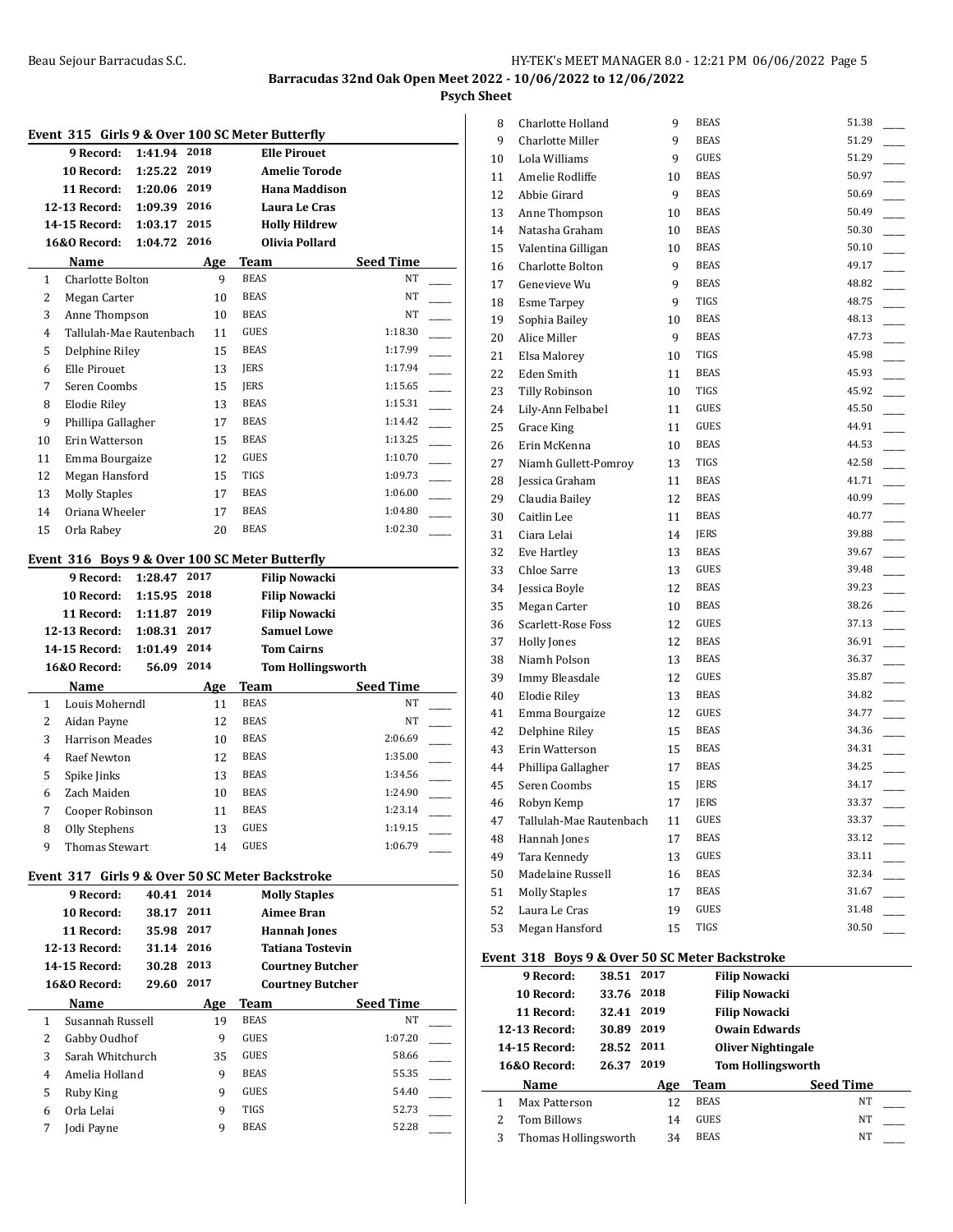## **Psych Sheet**

## **Event 318 ...(Boys 9 & Over 50 SC Meter Backstroke)**

|        | Name                                            | Age      | Team                | <b>Seed Time</b>         |
|--------|-------------------------------------------------|----------|---------------------|--------------------------|
| 4      | Devon Willis                                    | 10       | <b>BEAS</b>         | 55.91                    |
| 5      | Danny Conchar                                   | 9        | <b>BEAS</b>         | 53.68                    |
| 6      | Tayen Littlewood                                | 10       | <b>BEAS</b>         | 52.25                    |
| 7      | William Le Tissier                              | 9        | GUES                | 50.18                    |
| 8      | Clark Martel                                    | 9        | GUES                | 49.73                    |
| 9      | Adam Beak                                       | 9        | <b>GUES</b>         | 49.42                    |
| 10     | Daragh Polson                                   | 9        | <b>BEAS</b>         | 48.91                    |
| 11     | Kobe Robinson                                   | 9        | <b>BEAS</b>         | 48.76                    |
| 12     | Max Stafford-Bell                               | 10       | <b>BEAS</b>         | 47.18                    |
| 13     | Nate Newton                                     | 9        | <b>BEAS</b>         | 46.91                    |
| 14     | Massimo Mackay                                  | 11       | <b>BEAS</b>         | 46.66                    |
| 15     | <b>Harrison Meades</b>                          | 10       | <b>BEAS</b>         | 46.63                    |
| 16     | Ryan Stephens                                   | 11       | GUES                | 46.05                    |
| 17     | Lorcan Mcclay                                   | 13       | <b>BEAS</b>         | 45.72                    |
| 18     | Freddie Moherndl                                | 9        | BEAS                | 44.83                    |
| 19     | Samuel Dunning                                  | 10       | GUES                | 44.57                    |
| 20     | Luke Adcock                                     | 9        | GUES                | 44.20                    |
| 21     | Gabriel Crosland                                | 10       | <b>BEAS</b>         | 43.86                    |
| 22     | Tom Bleasdale                                   | 10       | <b>GUES</b>         | 43.79                    |
| 23     | Aidan Payne                                     | 12       | <b>BEAS</b>         | 43.73                    |
| 24     | Max Patterson                                   | 12       | <b>BEAS</b>         | 42.68                    |
| 25     | Jonathan Wallhead                               | 12       | <b>BEAS</b>         | 42.22                    |
| 26     | Johnny Jones                                    | 11       | <b>TIGS</b>         | 42.05                    |
| 27     | Barnabas Smith                                  | 12       | <b>BEAS</b>         | 41.58                    |
| 28     | <b>Edgar Militis</b>                            | 13       | TIGS                | 41.46                    |
| 29     | Louis Moherndl                                  | 11       | <b>BEAS</b>         | 41.24                    |
| 30     | <b>Bayley Crosland</b>                          | 12       | <b>BEAS</b>         | 41.13                    |
| 31     | Joshua Crosland                                 | 13       | <b>BEAS</b>         | 40.26                    |
| 32     | James Stafford-Bell                             | 12       | <b>GUES</b>         | 39.12                    |
| 33     | Spike Jinks                                     | 13       | <b>BEAS</b>         | 38.86                    |
| 34     | Corey De Jersey                                 | 10       | <b>GUES</b>         | 38.49                    |
| 35     | Zach Maiden                                     | 10       | <b>BEAS</b>         | 37.35                    |
| 36     | Daniel Street                                   | 13       | <b>BEAS</b>         | 36.59                    |
| 37     | Dylan Graham                                    | 13       | <b>BEAS</b>         | 36.01                    |
| 38     | Olly Stephens                                   | 13       | <b>GUES</b>         | 35.95                    |
| 39     | Padraig Mcclay                                  | 15       | <b>BEAS</b>         | 34.44                    |
| 40     | Oliver Russell                                  | 14       | <b>BEAS</b>         | 33.48                    |
| 41     | Darragh Lee                                     | 46       | <b>BEAS</b>         | 33.41                    |
| 42     | Cameron Lee                                     | 14       | <b>BEAS</b>         | 32.76                    |
| 43     | Enzo Crowson                                    | 15       | <b>BEAS</b>         | 32.42                    |
| 44     | Antonio Smit                                    | 15       | <b>BEAS</b>         | 32.07                    |
| 45     | Luke Le Cras                                    | 17       | GUES                | 29.76                    |
| 46     | Ronny Hallett                                   | 18       | GUES                | 28.63                    |
| 47     | Samuel Lowe                                     | 18       | <b>GUES</b>         | 28.08                    |
|        |                                                 |          |                     |                          |
|        | Event 319 Girls 9 & Over 200 SC Meter Freestyle |          |                     |                          |
|        | 9 Record:<br>2:53.81                            | 2010     |                     | <b>Hannah Rosumek</b>    |
|        | 2:37.95 2019<br>10 Record:                      |          |                     | <b>Amelie Torode</b>     |
|        | 11 Record:<br>2:25.44 2017                      |          |                     | <b>Georgia Robertson</b> |
|        | 2:10.37 2016<br>12-13 Record:                   |          |                     | Laura Le Cras            |
|        | 2:03.85 2012<br>14-15 Record:                   |          |                     | <b>Kristina Neves</b>    |
|        | 16&0 Record:<br>2:06.04 2016                    |          |                     | <b>Gemma Atherley</b>    |
|        | Name                                            | Age<br>9 | Team<br><b>GUES</b> | Seed Time<br>NT          |
| 1<br>2 | <b>Ruby King</b><br>Abbie Girard                | 9        | BEAS                | NT                       |
| 3      | Alice Miller                                    | 9        | <b>BEAS</b>         | NT                       |
|        |                                                 |          |                     |                          |

| 4              | <b>Holly Sarre</b>                             |         | 10       | GUES         |                      | NT                 |  |
|----------------|------------------------------------------------|---------|----------|--------------|----------------------|--------------------|--|
| 5              | Sophia Guille                                  |         | 22       | <b>BEAS</b>  |                      | NT.                |  |
| 6              | Genevieve Wu                                   |         | 9        | <b>BEAS</b>  |                      | 4:17.18            |  |
| 7              | <b>Charlotte Miller</b>                        |         | 9        | <b>BEAS</b>  |                      | 4:01.93            |  |
| 8              | Anne Thompson                                  |         | 10       | <b>BEAS</b>  |                      | 3:58.96            |  |
| 9              | Charlotte Holland                              |         | 9        | <b>BEAS</b>  |                      | 3:42.45            |  |
| 10             | Jessica Graham                                 |         | 11       | <b>BEAS</b>  |                      | 3:24.66            |  |
| 11             | Erin McKenna                                   |         | 10       | <b>BEAS</b>  |                      | 3:22.69            |  |
| 12             | Grace King                                     |         | 11       | GUES         |                      | 3:08.79            |  |
| 13             | Eve Hartley                                    |         | 13       | <b>BEAS</b>  |                      | 3:07.41            |  |
| 14             | Eden Smith                                     |         | 11       | <b>BEAS</b>  |                      | 3:03.04            |  |
| 15             | Scarlett-Rose Foss                             |         | 12       | <b>GUES</b>  |                      | 3:03.00            |  |
| 16             | Emily Hyland                                   |         | 12       | <b>BEAS</b>  |                      | 2:52.20            |  |
| 17             | Megan Carter                                   |         | 10       | <b>BEAS</b>  |                      | 2:44.92            |  |
| 18             | Elle Pirouet                                   |         | 13       | <b>JERS</b>  |                      | 2:36.26            |  |
| 19             | Jessica Boyle                                  |         | 12       | <b>BEAS</b>  |                      | 2:35.36            |  |
| 20             | Amber Smith                                    |         | 14       | <b>JERS</b>  |                      | 2:33.75            |  |
| 21             | Chloe Sarre                                    |         | 13       | <b>GUES</b>  |                      | 2:29.89            |  |
| 22             | <b>Elodie Rilev</b>                            |         | 13       | <b>BEAS</b>  |                      | 2:26.62            |  |
| 23             | Tallulah-Mae Rautenbach                        |         | 11       | GUES         |                      | 2:23.05            |  |
| 24             | Phillipa Gallagher                             |         | 17       | <b>BEAS</b>  |                      | 2:20.42            |  |
| 25             | Delphine Riley                                 |         | 15       | <b>BEAS</b>  |                      | 2:18.85            |  |
| 26             | Erin Watterson                                 |         | 15       | <b>BEAS</b>  |                      | 2:16.87            |  |
| 27             | Oriana Wheeler                                 |         | 17       | <b>BEAS</b>  |                      | 2:12.64            |  |
| 28             | Jemima Green                                   |         | 17       | <b>BEAS</b>  |                      | 2:12.41            |  |
| 29             | Ailish Rabey                                   |         | 17       | <b>BEAS</b>  |                      | 2:10.60            |  |
|                | Event 320 Boys 9 & Over 200 SC Meter Freestyle |         |          |              |                      |                    |  |
|                |                                                |         |          |              |                      |                    |  |
|                | 9 Record:                                      | 2:35.92 | 2017     |              | <b>Filip Nowacki</b> |                    |  |
|                | <b>10 Record:</b>                              | 2:27.45 | 2018     |              | <b>Filip Nowacki</b> |                    |  |
|                | 11 Record: 2:19.13 2003                        |         |          |              | <b>Robbie Jones</b>  |                    |  |
|                | 12-13 Record: 2:05.20                          |         | 2010     |              | <b>Miles Munro</b>   |                    |  |
|                | <b>14-15 Record:</b>                           | 1:58.07 | 2011     |              | <b>Miles Munro</b>   |                    |  |
|                | 16&0 Record:                                   | 1:54.80 | 2011     |              | <b>Tom Gallichan</b> |                    |  |
|                | Name                                           |         | Age      | Team         |                      | <b>Seed Time</b>   |  |
| $\mathbf{1}$   | Luke Adcock                                    |         | 9        | <b>GUES</b>  |                      | NT                 |  |
| 2              | Kobe Robinson                                  |         | 9        | <b>BEAS</b>  |                      | NT                 |  |
| 3              | Freddie Moherndl                               |         | 9        | <b>BEAS</b>  |                      | NT                 |  |
| $\overline{4}$ | Gabriel Crosland                               |         | 10       | <b>BEAS</b>  |                      | NT                 |  |
| 5              | Enzo Crowson                                   |         | 15       | <b>BEAS</b>  |                      | NT                 |  |
| 6              | Peter Druckes                                  |         | 35       | <b>BEAS</b>  |                      | NT                 |  |
| 7              | Tayen Littlewood                               |         | 10       | <b>BEAS</b>  |                      | 4:33.05            |  |
| 8              | Massimo Mackay                                 |         | 11       | <b>BEAS</b>  |                      | 3:35.55            |  |
| 9              | Nate Newton                                    |         | 9        | <b>BEAS</b>  |                      | 3:33.21            |  |
| 10             | Harrison Meades                                |         | 10       | BEAS         |                      | 3:32.58            |  |
| 11             | Johnny Jones                                   |         | 11       | TIGS         |                      | 3:29.71            |  |
| 12             | Aidan Payne                                    |         | 12       | <b>BEAS</b>  |                      | 3:26.24            |  |
| 13             | Jonathan Wallhead                              |         | 12       | <b>BEAS</b>  |                      | 3:09.90            |  |
| 14             | Corey De Jersey                                |         | 10       | GUES         |                      | 3:08.31            |  |
| 15             | Tom Billows                                    |         | 14       | GUES         |                      | 3:03.73            |  |
| 16             | Lorcan Mcclay                                  |         | 13       | <b>BEAS</b>  |                      | 3:00.19            |  |
| 17             | Louis Moherndl                                 |         | 11       | <b>BEAS</b>  |                      | 2:57.68            |  |
| 18             | Barnabas Smith                                 |         | 12       | <b>BEAS</b>  |                      | 2:54.55            |  |
| 19             | Joshua Crosland                                |         | 13       | <b>BEAS</b>  |                      | 2:51.20            |  |
| 20             | Daniel Street                                  |         | 13       | <b>BEAS</b>  |                      | 2:46.26            |  |
| 21<br>22       | Cooper Robinson<br><b>Bayley Crosland</b>      |         | 11<br>12 | BEAS<br>BEAS |                      | 2:44.28<br>2:43.76 |  |

22 Bayley Crosland 12 BEAS 2:43.76 23 Padraig Mcclay 15 BEAS 2:43.01 \_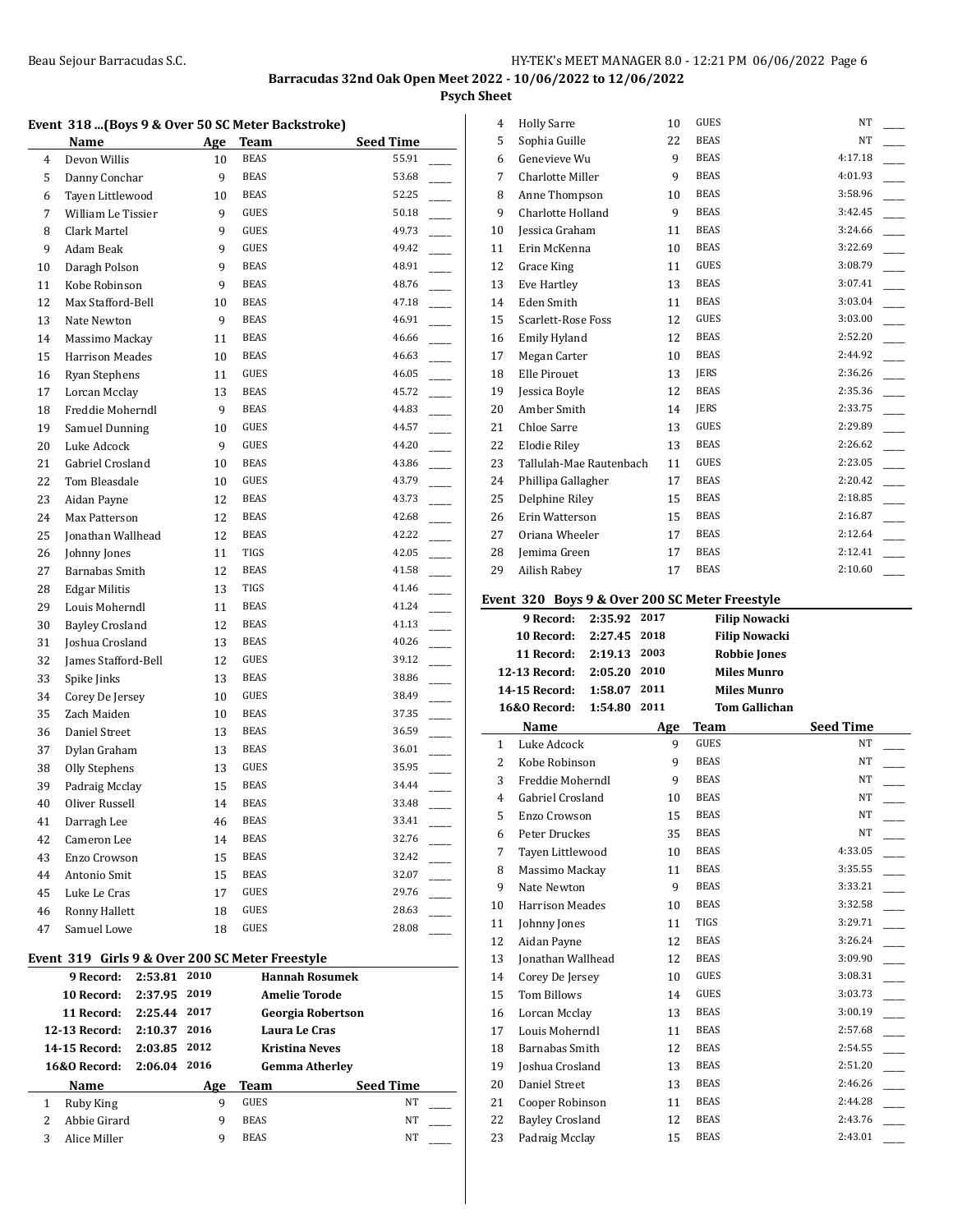**Psych Sheet**

|                | Event 320  (Boys 9 & Over 200 SC Meter Freestyle)  |              |      |                         |                                     |
|----------------|----------------------------------------------------|--------------|------|-------------------------|-------------------------------------|
|                | Name                                               |              |      | Age Team<br><b>BEAS</b> | <b>Seed Time</b><br>2:41.86         |
| 24             | <b>Raef Newton</b>                                 |              | 12   | <b>BEAS</b>             |                                     |
| 25             | Dylan Graham                                       |              | 13   |                         | 2:34.24                             |
| 26             | Zach Maiden                                        |              | 10   | <b>BEAS</b>             | 2:33.63                             |
| 27             | Spike Jinks                                        |              | 13   | <b>BEAS</b>             | 2:32.98                             |
| 28             | Olly Stephens                                      |              | 13   | GUES                    | 2:30.95                             |
| 29             | Samuel Lowe                                        |              | 18   | GUES                    | 1:55.05                             |
|                | Event 321 Girls 9 & Over 200 SC Meter Breaststroke |              |      |                         |                                     |
|                | 9 Record:                                          | 3:27.94      | 2010 |                         | <b>Hannah Rosumek</b>               |
|                | 10 Record:                                         | 3:16.47 2014 |      |                         | <b>Hannah Moors</b>                 |
|                | 11 Record:                                         | 2:56.45 2017 |      |                         | <b>Georgia Robertson</b>            |
|                | <b>12-13 Record:</b>                               | 2:40.80 2017 |      |                         | Elissa Polak                        |
|                | 14-15 Record:                                      | 2:40.81 2011 |      |                         | <b>Kristina Neves</b>               |
|                | <b>16&amp;0 Record:</b>                            | 2:43.81      | 2011 |                         | Victoria Parfit                     |
|                | Name                                               |              | Age  | Team                    | <b>Seed Time</b>                    |
| 1              | Lola Williams                                      |              | 9    | <b>GUES</b>             | NT                                  |
| $\overline{c}$ | Charlotte Bolton                                   |              | 9    | <b>BEAS</b>             | NT                                  |
| 3              | Sophia Guille                                      |              | 22   | <b>BEAS</b>             | NT                                  |
| 4              | Abbie Girard                                       |              | 9    | <b>BEAS</b>             | 4:56.60                             |
| 5              | Charlotte Holland                                  |              | 9    | <b>BEAS</b>             | 4:27.72                             |
| 6              | Anne Thompson                                      |              | 10   | <b>BEAS</b>             | 4:23.64                             |
| 7              | Genevieve Wu                                       |              | 9    | <b>BEAS</b>             | 4:21.42                             |
| 8              | Tiffany Fitzgerald                                 |              | 11   | <b>BEAS</b>             | 4:15.86<br>$\overline{\phantom{a}}$ |
| 9              | Amelie Rodliffe                                    |              | 10   | <b>BEAS</b>             | 4:10.35                             |
| 10             | Grace King                                         |              | 11   | <b>GUES</b>             | 4:06.86                             |
| 11             | Eden Smith                                         |              | 11   | <b>BEAS</b>             | 4:05.76                             |
| 12             | Sophia Bailey                                      |              | 10   | <b>BEAS</b>             | 4:04.88                             |
| 13             | Jessica Graham                                     |              | 11   | <b>BEAS</b>             | 4:01.78                             |
| 14             | Tilly Robinson                                     |              | 10   | TIGS                    | 3:58.68                             |
| 15             | Charlotte Miller                                   |              | 9    | <b>BEAS</b>             | 3:57.87<br>$\mathbb{R}$             |
| 16             | Eve Hartley                                        |              | 13   | <b>BEAS</b>             | 3:48.93                             |
| 17             |                                                    |              | 10   | <b>BEAS</b>             | 3:43.50                             |
|                | Megan Carter                                       |              | 12   | <b>BEAS</b>             | 3:36.23                             |
| 18             | Claudia Bailey                                     |              |      | <b>BEAS</b>             | 3:28.28                             |
| 19             | Emily Hyland                                       |              | 12   |                         |                                     |
| 20             | Jessica Boyle                                      |              | 12   | <b>BEAS</b>             | 3:22.49                             |
| 21             | Niamh Polson                                       |              | 13   | <b>BEAS</b>             | 3:21.62                             |
| 22             | Emma Bourgaize                                     |              | 12   | GUES                    | 3:15.97                             |
| 23             | Tara Kennedy                                       |              | 13   | GUES                    | 3:09.34                             |
| 24             | Amber Smith                                        |              | 14   | JERS                    | 3:05.44                             |
| 25             | Erin Watterson                                     |              | 15   | <b>BEAS</b>             | 2:55.72                             |
| 26             | Oriana Wheeler                                     |              | 17   | BEAS                    | 2:42.79                             |
|                | Event 322 Boys 9 & Over 200 SC Meter Breaststroke  |              |      |                         |                                     |
|                | 9 Record:                                          | 3:30.38      | 2009 |                         | Nathan Corrigan                     |
|                | 10 Record:                                         | 3:18.10 2017 |      |                         | <b>Oscar Dodds</b>                  |
|                | 11 Record: 3:07.72 2012                            |              |      |                         | <b>William Russell</b>              |
|                | 12-13 Record: 2:38.31 2013                         |              |      |                         | Nathan Corrigan                     |
|                | 14-15 Record: 2:23.83 2011                         |              |      |                         | Giovanni Guarino                    |
|                | 16&0 Record:                                       | 2:20.81      | 2014 |                         | <b>Luke Belton</b>                  |
|                | <b>Name</b>                                        |              | Age  | Team                    | Seed Time                           |
| 1              | Luke Adcock                                        |              | 9    | GUES                    | NT                                  |
|                | <b>Harrison Meades</b>                             |              | 10   | BEAS                    | ΝT                                  |
| 2              |                                                    |              | 12   | <b>BEAS</b>             | ΝT                                  |
| 3              | Max Patterson                                      |              |      |                         |                                     |
| 4              | <b>Edward Nicolle</b>                              |              | 10   | BEAS                    | 5:21.19                             |
| 5              | Clark Martel                                       |              | 9    | GUES                    | 5:08.60                             |

| 7  | Freddie Moherndl                                 |              | 9    | <b>BEAS</b> | 4:42.11                 |  |
|----|--------------------------------------------------|--------------|------|-------------|-------------------------|--|
| 8  | Luke Harvey                                      |              | 10   | <b>BEAS</b> | 4:34.78                 |  |
| 9  | Kobe Robinson                                    |              | 9    | <b>BEAS</b> | 4:26.75                 |  |
| 10 | Ryan Stephens                                    |              | 11   | <b>GUES</b> | 4:21.73                 |  |
| 11 | Nate Newton                                      |              | 9    | <b>BEAS</b> | 4:10.51                 |  |
| 12 | Corey De Jersey                                  |              | 10   | <b>GUES</b> | 4:09.99                 |  |
| 13 | Massimo Mackay                                   |              | 11   | <b>BEAS</b> | 4:05.48                 |  |
| 14 | Aidan Payne                                      |              | 12   | <b>BEAS</b> | 3:59.64                 |  |
| 15 | Joshua Crosland                                  |              | 13   | <b>BEAS</b> | 3:59.17                 |  |
| 16 | Josef Langford                                   |              | 13   | <b>BEAS</b> | 3:55.58                 |  |
| 17 | <b>Ionathan Wallhead</b>                         |              | 12   | <b>BEAS</b> | 3:54.01                 |  |
| 18 | <b>Barnabas</b> Smith                            |              | 12   | <b>BEAS</b> | 3:44.84                 |  |
| 19 | Max Patterson                                    |              | 12   | <b>BEAS</b> | 3:43.89                 |  |
| 20 | Louis Moherndl                                   |              | 11   | <b>BEAS</b> | 3:41.23                 |  |
| 21 | <b>Bayley Crosland</b>                           |              | 12   | <b>BEAS</b> | 3:39.75                 |  |
| 22 | Johnny Jones                                     |              | 11   | <b>TIGS</b> | 3:38.64                 |  |
| 23 | Spike Jinks                                      |              | 13   | <b>BEAS</b> | 3:35.29                 |  |
| 24 | Cooper Robinson                                  |              | 11   | <b>BEAS</b> | 3:30.11                 |  |
| 25 | Raef Newton                                      |              | 12   | <b>BEAS</b> | 3:27.51                 |  |
| 26 | Oliver Russell                                   |              | 14   | <b>BEAS</b> | 2:57.57                 |  |
| 27 | Thomas Stewart                                   |              | 14   | <b>GUES</b> | 2:49.88                 |  |
| 28 | Joshua Dunning                                   |              | 15   | <b>GUES</b> | 2:45.90                 |  |
| 29 | Luke Le Cras                                     |              | 17   | <b>GUES</b> | 2:34.65                 |  |
| 30 | Ronny Hallett                                    |              | 18   | <b>GUES</b> | 2:19.09                 |  |
|    |                                                  |              |      |             |                         |  |
|    |                                                  |              |      |             |                         |  |
|    | Event 323 Girls 9 & Over 100 SC Meter Backstroke |              |      |             |                         |  |
|    | 9 Record:                                        | 1:30.27      | 2018 |             | <b>Amelie Torode</b>    |  |
|    | 10 Record:                                       | 1:22.92      | 2015 |             | Pip Gallagher           |  |
|    | 11 Record:                                       | 1:16.20 2019 |      |             | Alana Woodhall          |  |
|    | <b>12-13 Record:</b>                             | 1:08.04 2017 |      |             | <b>Libby Woodward</b>   |  |
|    | <b>14-15 Record:</b>                             | 1:06.07      | 2012 |             | <b>Courtney Butcher</b> |  |
|    | <b>16&amp;0 Record:</b>                          | 1:03.80      | 2016 |             | <b>Courtney Butcher</b> |  |
|    | Name                                             |              | Age  | Team        | Seed Time               |  |
| 1  | Charlotte Bolton                                 |              | 9    | <b>BEAS</b> | NT                      |  |
| 2  | Abbie Girard                                     |              | 9    | <b>BEAS</b> | NT                      |  |
| 3  | Genevieve Wu                                     |              | 9    | <b>BEAS</b> | NT                      |  |
| 4  | Lily-Ann Felbabel                                |              | 11   | <b>GUES</b> | NT                      |  |
| 5  | <b>Tiffany Fitzgerald</b>                        |              | 11   | <b>BEAS</b> | NT                      |  |
| 6  | Susannah Russell                                 |              | 19   | <b>BEAS</b> | NT                      |  |
| 7  | Orla Lelai                                       |              | 9    | TIGS        | 2:07.71                 |  |
| 8  | Sarah Whitchurch                                 |              | 35   | GUES        | 2:02.48                 |  |
| 9  | Charlotte Miller                                 |              | 9    | <b>BEAS</b> | 2:00.11                 |  |
| 10 | Ruby King                                        |              | 9    | GUES        | 1:56.29                 |  |
| 11 | Natasha Graham                                   |              | 10   | <b>BEAS</b> | 1:56.08                 |  |
| 12 | Alice Miller                                     |              | 9    | <b>BEAS</b> | 1:55.54                 |  |
| 13 | Anne Thompson                                    |              | 10   | <b>BEAS</b> | 1:55.12                 |  |
| 14 | Charlotte Holland                                |              | 9    | <b>BEAS</b> | 1:50.97                 |  |
| 15 | Amelie Rodliffe                                  |              | 10   | <b>BEAS</b> | 1:50.29                 |  |

17 Elsa Malorey 10 TIGS 1:48.03 18 Sophia Bailey 10 BEAS 1:46.00 19 Esme Tarpey 9 TIGS 1:45.84 20 Grace King 11 GUES 1:38.60 21 Eden Smith 11 BEAS 1:36.97 22 Caitlin Lee 11 BEAS 1:32.39 23 Jessica Graham 11 BEAS 1:32.02 24 Ciara Lelai 14 JERS 1:31.93 25 Eve Hartley 13 BEAS 1:30.60 \_\_\_\_\_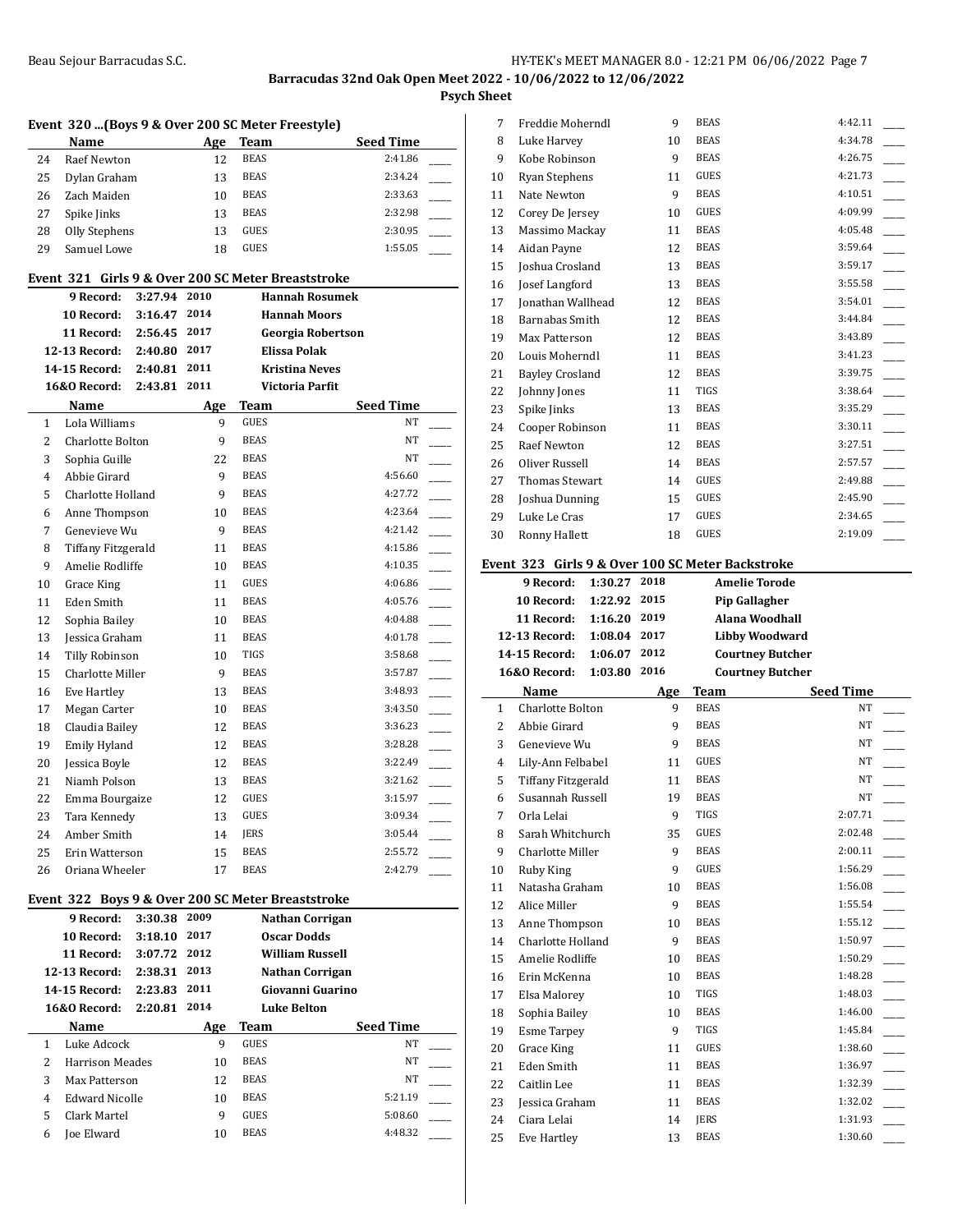## Beau Sejour Barracudas S.C. Sales S.C. Sales S.C. Sales S.C. Sales S.C. Sales S.C. Sales S.C. Sales S.C. Sales S

**Barracudas 32nd Oak Open Meet 2022 - 10/06/2022 to 12/06/2022**

**Psych Sheet**

## **Event 323 ...(Girls 9 & Over 100 SC Meter Backstroke)**

|    | Name                    | Age | Team        | <b>Seed Time</b> |
|----|-------------------------|-----|-------------|------------------|
| 26 | Claudia Bailey          | 12  | <b>BEAS</b> | 1:30.11          |
| 27 | Jessica Boyle           | 12  | <b>BEAS</b> | 1:29.67          |
| 28 | Holly Jones             | 12  | <b>BEAS</b> | 1:25.99          |
| 29 | Megan Carter            | 10  | <b>BEAS</b> | 1:25.21          |
| 30 | Scarlett-Rose Foss      | 12  | <b>GUES</b> | 1:22.59          |
| 31 | Seren Coombs            | 15  | <b>JERS</b> | 1:15.86          |
| 32 | Immy Bleasdale          | 12  | <b>GUES</b> | 1:15.12          |
| 33 | Erin Watterson          | 15  | <b>BEAS</b> | 1:14.23          |
| 34 | Elodie Riley            | 13  | BEAS        | 1:14.10          |
| 35 | Tallulah-Mae Rautenbach | 11  | <b>GUES</b> | 1:13.30          |
| 36 | Delphine Riley          | 15  | <b>BEAS</b> | 1:13.25          |
| 37 | Robyn Kemp              | 17  | <b>JERS</b> | 1:12.54          |
| 38 | Tara Kennedy            | 13  | GUES        | 1:10.76          |
| 39 | Madelaine Russell       | 16  | <b>BEAS</b> | 1:09.35          |
| 40 | <b>Molly Staples</b>    | 17  | <b>BEAS</b> | 1:07.96          |
| 41 | Megan Hansford          | 15  | TIGS        | 1:04.56          |

## **Event 324 Boys 9 & Over 100 SC Meter Backstroke**

|                | 9 Record:             | 1:24.31 | 2017 |             | <b>Filip Nowacki</b>      |                          |
|----------------|-----------------------|---------|------|-------------|---------------------------|--------------------------|
|                | 10 Record:            | 1:13.41 | 2018 |             | <b>Filip Nowacki</b>      |                          |
|                | 11 Record:            | 1:09.93 | 2019 |             | <b>Filip Nowacki</b>      |                          |
|                | 12-13 Record:         | 1:07.82 | 2019 |             | <b>Oscar Dodds</b>        |                          |
|                | 14-15 Record:         | 1:02.06 | 2011 |             | <b>Oliver Nightingale</b> |                          |
|                | 16&0 Record:          | 59.57   | 2016 |             | <b>Tom Hollingsworth</b>  |                          |
|                | Name                  |         | Age  | <b>Team</b> | <b>Seed Time</b>          |                          |
| $\mathbf{1}$   | William Le Tissier    |         | 9    | <b>GUES</b> | NT                        |                          |
| $\overline{c}$ | Kobe Robinson         |         | 9    | <b>BEAS</b> | NT                        |                          |
| 3              | Freddie Moherndl      |         | 9    | <b>BEAS</b> | NT                        |                          |
| $\overline{4}$ | Luke Le Cras          |         | 17   | <b>GUES</b> | NT                        |                          |
| 5              | <b>Edward Nicolle</b> |         | 10   | <b>BEAS</b> | 2:15.86                   |                          |
| 6              | Tayen Littlewood      |         | 10   | <b>BEAS</b> | 1:58.37                   |                          |
| 7              | Daragh Polson         |         | 9    | <b>BEAS</b> | 1:57.59                   |                          |
| 8              | Danny Conchar         |         | 9    | <b>BEAS</b> | 1:56.09                   |                          |
| 9              | Clark Martel          |         | 9    | <b>GUES</b> | 1:50.52                   |                          |
| 10             | Nate Newton           |         | 9    | <b>BEAS</b> | 1:47.06                   | $\overline{\phantom{a}}$ |
| 11             | Adam Beak             |         | 9    | <b>GUES</b> | 1:45.49                   |                          |
| 12             | Massimo Mackay        |         | 11   | <b>BEAS</b> | 1:44.16                   |                          |
| 13             | Max Stafford-Bell     |         | 10   | <b>BEAS</b> | 1:43.13                   |                          |
| 14             | Luke Adcock           |         | 9    | <b>GUES</b> | 1:42.40                   |                          |
| 15             | Gabriel Crosland      |         | 10   | <b>BEAS</b> | 1:41.46                   |                          |
| 16             | Lorcan Mcclay         |         | 13   | <b>BEAS</b> | 1:36.26                   | $\overline{\phantom{a}}$ |
| 17             | Jonathan Wallhead     |         | 12   | <b>BEAS</b> | 1:33.92                   |                          |
| 18             | Samuel Dunning        |         | 10   | <b>GUES</b> | 1:33.34                   |                          |
| 19             | Josef Langford        |         | 13   | <b>BEAS</b> | 1:33.10                   |                          |
| 20             | <b>Barnabas Smith</b> |         | 12   | <b>BEAS</b> | 1:31.92                   |                          |
| 21             | Bayley Crosland       |         | 12   | <b>BEAS</b> | 1:31.73                   |                          |
| 22             | Louis Moherndl        |         | 11   | <b>BEAS</b> | 1:31.51                   |                          |
| 23             | James Stafford-Bell   |         | 12   | <b>GUES</b> | 1:29.62                   |                          |
| 24             | Joshua Crosland       |         | 13   | <b>BEAS</b> | 1:29.04                   |                          |
| 25             | Spike Jinks           |         | 13   | <b>BEAS</b> | 1:28.03                   |                          |
| 26             | Johnny Jones          |         | 11   | TIGS        | 1:27.41                   |                          |
| 27             | Corey De Jersey       |         | 10   | GUES        | 1:26.11                   |                          |
| 28             | Zach Maiden           |         | 10   | <b>BEAS</b> | 1:21.25                   |                          |
| 29             | Daniel Street         |         | 13   | <b>BEAS</b> | 1:21.13                   |                          |
| 30             | Padraig Mcclay        |         | 15   | <b>BEAS</b> | 1:18.00                   |                          |
| 31             | Dylan Graham          |         | 13   | <b>BEAS</b> | 1:17.97                   |                          |

| 32             | <b>Olly Stephens</b>                            |              | 13   | GUES        | 1:17.18                 |  |
|----------------|-------------------------------------------------|--------------|------|-------------|-------------------------|--|
| 33             | Antonio Smit                                    |              | 15   | <b>BEAS</b> | 1:13.31                 |  |
| 34             | Cameron Lee                                     |              | 14   | <b>BEAS</b> | 1:12.24                 |  |
| 35             | Oliver Russell                                  |              | 14   | <b>BEAS</b> | 1:11.83                 |  |
| 36             | Samuel Lowe                                     |              | 18   | GUES        | 58.96                   |  |
|                |                                                 |              |      |             |                         |  |
|                | Event 325 Girls 9 & Over 100 SC Meter Freestyle |              |      |             |                         |  |
|                | 9 Record:                                       | 1:17.56      | 2018 |             | <b>Amelie Torode</b>    |  |
|                | 10 Record:                                      | 1:10.00      | 2019 |             | <b>Amelie Torode</b>    |  |
|                | 11 Record:                                      | 1:07.85 2010 |      |             | Rhianna Donaldson       |  |
|                | 12-13 Record:                                   | 1:00.20 2016 |      |             | Laura Le Cras           |  |
|                | <b>14-15 Record:</b>                            | 57.53 2013   |      |             | <b>Courtney Butcher</b> |  |
|                | <b>16&amp;0 Record:</b>                         | 58.01        | 2015 |             | <b>Courtney Butcher</b> |  |
|                | Name                                            |              | Age  | Team        | Seed Time               |  |
| $\mathbf{1}$   | Ruby King                                       |              | 9    | <b>GUES</b> | NT                      |  |
| $\overline{2}$ | Charlotte Bolton                                |              | 9    | <b>BEAS</b> | NT.                     |  |
| 3              | Abbie Girard                                    |              | 9    | <b>BEAS</b> | NT                      |  |
| 4              | Martha Boyle                                    |              | 9    | <b>BEAS</b> | NT                      |  |
| 5              | Genevieve Wu                                    |              | 9    | <b>BEAS</b> | NT                      |  |
| 6              | Jodi Payne                                      |              | 9    | <b>BEAS</b> | NT                      |  |
| 7              | Lily-Ann Felbabel                               |              | 11   | <b>GUES</b> | NT                      |  |
| 8              | Sophia Guille                                   |              | 22   | <b>BEAS</b> | NT                      |  |
| 9              | Orla Lelai                                      |              | 9    | TIGS        | 1:55.07                 |  |
| 10             | Sarah Whitchurch                                |              | 35   | <b>GUES</b> | 1:53.24                 |  |
| 11             | <b>Esme Tarpey</b>                              |              | 9    | TIGS        | 1:48.82                 |  |
| 12             | Lola Williams                                   |              | 9    | GUES        | 1:47.33                 |  |
| 13             | Alice Miller                                    |              | 9    | <b>BEAS</b> | 1:41.95                 |  |
| 14             | Natasha Graham                                  |              | 10   | <b>BEAS</b> | 1:38.31                 |  |
| 15             | Tilly Robinson                                  |              | 10   | TIGS        | 1:37.42                 |  |
| 16             | Anne Thompson                                   |              | 10   | <b>BEAS</b> | 1:37.41                 |  |
| 17             | Valentina Gilligan                              |              | 10   | <b>BEAS</b> | 1:34.45                 |  |
| 18             | <b>Holly Sarre</b>                              |              | 10   | <b>GUES</b> | 1:32.90                 |  |
| 19             | Charlotte Holland                               |              | 9    | <b>BEAS</b> | 1:31.34                 |  |
| 20             | Caitlin Lee                                     |              | 11   | <b>BEAS</b> | 1:31.20                 |  |
| 21             | Grace King                                      |              | 11   | <b>GUES</b> | 1:30.86                 |  |
| 22             | Charlotte Miller                                |              | 9    | <b>BEAS</b> | 1:30.20                 |  |
| 23             | Jessica Graham                                  |              | 11   | <b>BEAS</b> | 1:29.66                 |  |
| 24             | Eden Smith                                      |              | 11   | <b>BEAS</b> | 1:27.64                 |  |
| 25             | Erin McKenna                                    |              | 10   | <b>BEAS</b> | 1:24.45                 |  |
| 26             | Eve Hartley                                     |              | 13   | <b>BEAS</b> | 1:23.53                 |  |
| 27             | Ciara Lelai                                     |              | 14   | JERS        | 1:19.56                 |  |
| 28             | Megan Carter                                    |              | 10   | BEAS        | 1:16.61                 |  |
| 29             | Scarlett-Rose Foss                              |              | 12   | GUES        | 1:16.12                 |  |
| 30             | Immy Bleasdale                                  |              | 12   | GUES        | 1:14.61                 |  |
| 31             | Emily Hyland                                    |              | 12   | <b>BEAS</b> | 1:13.13                 |  |
| 32             | <b>Holly Jones</b>                              |              | 12   | <b>BEAS</b> | 1:11.26                 |  |
| 33             | Niamh Polson                                    |              | 13   | <b>BEAS</b> | 1:10.74                 |  |
| 34             | Chloe Sarre                                     |              | 13   | GUES        | 1:10.15                 |  |
| 35             | Amber Smith                                     |              | 14   | JERS        | 1:09.60                 |  |
| 36             | Jessica Boyle                                   |              | 12   | <b>BEAS</b> | 1:09.39                 |  |
| 37             | Elle Pirouet                                    |              | 13   | JERS        | 1:09.07                 |  |
| 38             | Elodie Riley                                    |              | 13   | <b>BEAS</b> | 1:07.40                 |  |
| 39             | Seren Coombs                                    |              | 15   | JERS        | 1:06.48                 |  |
| 40             | Tallulah-Mae Rautenbach                         |              | 11   | GUES        | 1:05.29                 |  |
| 41             | Robyn Kemp                                      |              | 17   | JERS        | 1:05.11                 |  |
| 42             | Emma Bourgaize                                  |              | 12   | GUES        | 1:04.70                 |  |
| 43             | Delphine Riley                                  |              | 15   | <b>BEAS</b> | 1:03.86                 |  |
| 44             | Phillipa Gallagher                              |              | 17   | <b>BEAS</b> | 1:03.79                 |  |
|                |                                                 |              |      |             |                         |  |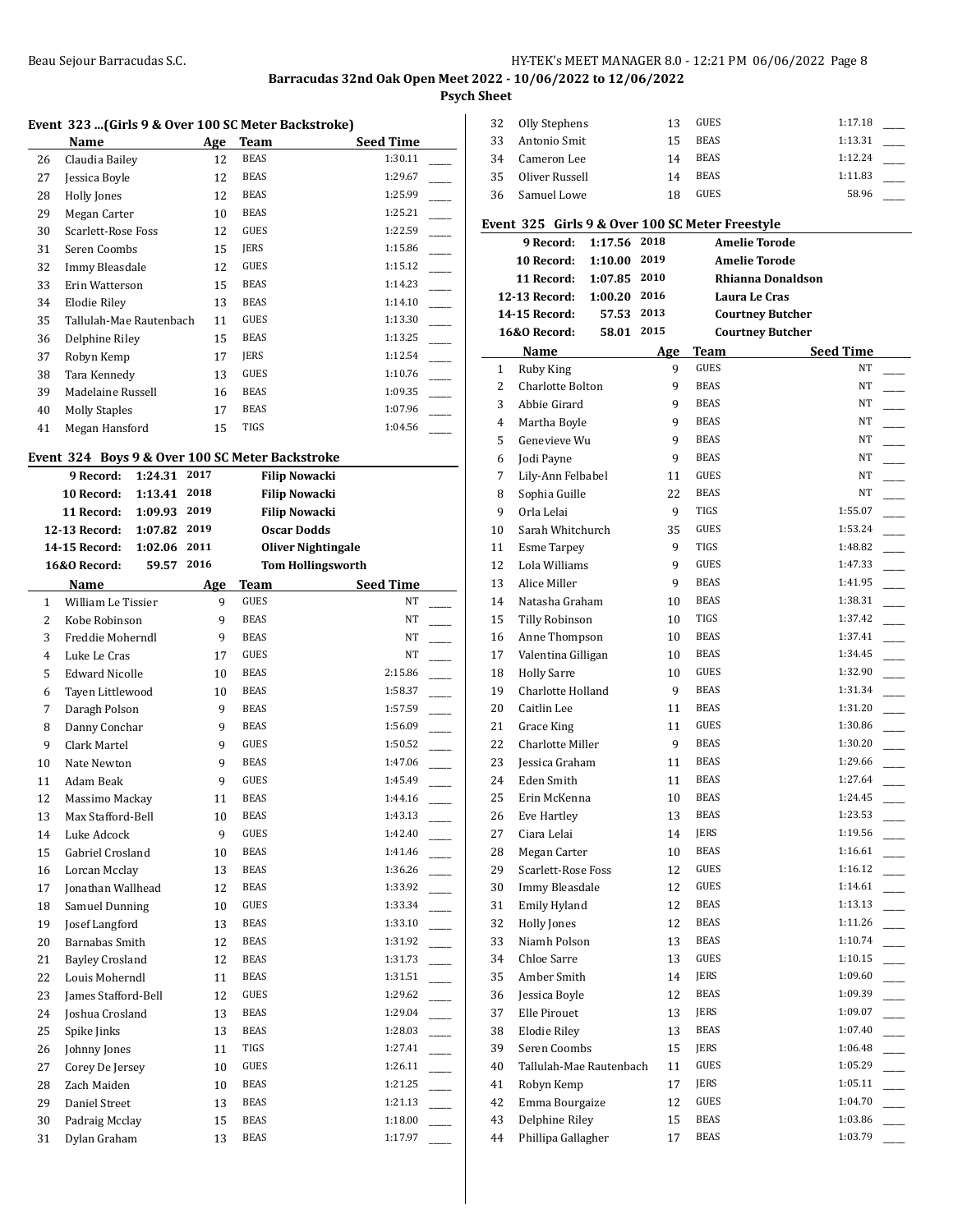$\overline{a}$ 

 $\mathbf{r}$ 

**Psych Sheet**

|  |  |  |  |  |  |  |  | Event  325 (Girls 9 & Over 100 SC Meter Freestyle) |  |
|--|--|--|--|--|--|--|--|----------------------------------------------------|--|
|--|--|--|--|--|--|--|--|----------------------------------------------------|--|

|    | Name                 | Age | Team        | <b>Seed Time</b> |
|----|----------------------|-----|-------------|------------------|
| 45 | Erin Watterson       | 15  | <b>BEAS</b> | 1:03.32          |
| 46 | Jemima Green         | 17  | <b>BEAS</b> | 1:02.36          |
| 47 | Madelaine Russell    | 16  | <b>BEAS</b> | 1:02.31          |
| 48 | Oriana Wheeler       | 17  | <b>BEAS</b> | 1:01.40          |
| 49 | Hannah Jones         | 17  | <b>BEAS</b> | 1:01.26          |
| 50 | Ailish Rabey         | 17  | <b>BEAS</b> | 1:00.30          |
| 51 | Laura Le Cras        | 19  | <b>GUES</b> | 1:00.30          |
| 52 | <b>Molly Staples</b> | 17  | <b>BEAS</b> | 1:00.22          |
| 53 | Megan Hansford       | 15  | TIGS        | 58.68            |

#### **Event 326 Boys 9 & Over 100 SC Meter Freestyle**

|              | $\frac{1}{2}$ and $\frac{1}{2}$ boys $\frac{1}{2}$ as over 100 sc meter ricestyle | 2017 |                                            |                        |  |
|--------------|-----------------------------------------------------------------------------------|------|--------------------------------------------|------------------------|--|
|              | 9 Record:<br>1:13.71<br>10 Record:                                                | 2018 | <b>Filip Nowacki</b>                       |                        |  |
|              | 1:05.98                                                                           | 2019 | <b>Filip Nowacki</b>                       |                        |  |
|              | 1:02.91<br>11 Record:<br>55.35 2010<br>12-13 Record:                              |      | <b>Filip Nowacki</b><br><b>Miles Munro</b> |                        |  |
|              | 14-15 Record:<br>53.03                                                            | 2011 | <b>Miles Munro</b>                         |                        |  |
|              | <b>16&amp;0 Record:</b><br>51.28                                                  | 2013 | <b>Miles Munro</b>                         |                        |  |
|              |                                                                                   |      |                                            |                        |  |
|              | Name<br><b>Adam Beak</b>                                                          | Age  | Team<br><b>GUES</b>                        | <b>Seed Time</b><br>NT |  |
| $\mathbf{1}$ |                                                                                   | 9    |                                            |                        |  |
| 2            | William Le Tissier                                                                | 9    | GUES                                       | NΤ                     |  |
| 3            | Kobe Robinson                                                                     | 9    | <b>BEAS</b><br><b>BEAS</b>                 | NT                     |  |
| 4            | Freddie Moherndl                                                                  | 9    |                                            | NT                     |  |
| 5            | Aidan Payne                                                                       | 12   | <b>BEAS</b>                                | NT                     |  |
| 6            | <b>Tom Billows</b>                                                                | 14   | GUES                                       | NT                     |  |
| 7            | Antonio Smit                                                                      | 15   | <b>BEAS</b>                                | NT                     |  |
| 8            | Thomas Hollingsworth                                                              | 34   | <b>BEAS</b>                                | NT                     |  |
| 9            | Peter Druckes                                                                     | 35   | <b>BEAS</b>                                | NT                     |  |
| 10           | Joe Elward                                                                        | 10   | <b>BEAS</b>                                | 2:03.98                |  |
| 11           | <b>Edward Nicolle</b>                                                             | 10   | <b>BEAS</b>                                | 1:57.85                |  |
| 12           | Tayen Littlewood                                                                  | 10   | <b>BEAS</b>                                | 1:51.63                |  |
| 13           | Danny Conchar                                                                     | 9    | <b>BEAS</b>                                | 1:51.38                |  |
| 14           | Devon Willis                                                                      | 10   | <b>BEAS</b>                                | 1:44.49                |  |
| 15           | Luke Harvey                                                                       | 10   | <b>BEAS</b>                                | 1:44.16                |  |
| 16           | Massimo Mackay                                                                    | 11   | <b>BEAS</b>                                | 1:40.21                |  |
| 17           | Johnny Jones                                                                      | 11   | <b>TIGS</b>                                | 1:39.35                |  |
| 18           | <b>Harrison Meades</b>                                                            | 10   | <b>BEAS</b>                                | 1:38.44                |  |
| 19           | Gabriel Crosland                                                                  | 10   | <b>BEAS</b>                                | 1:36.95                |  |
| 20           | Max Stafford-Bell                                                                 | 10   | <b>BEAS</b>                                | 1:33.51                |  |
| 21           | Luke Adcock                                                                       | 9    | <b>GUES</b>                                | 1:32.73                |  |
| 22           | George Hyland                                                                     | 11   | <b>BEAS</b>                                | 1:30.97                |  |
| 23           | <b>Ryan Stephens</b>                                                              | 11   | GUES                                       | 1:29.79                |  |
| 24           | Nate Newton                                                                       | 9    | <b>BEAS</b>                                | 1:29.39                |  |
| 25           | Corey De Jersey                                                                   | 10   | GUES                                       | 1:24.22                |  |
| 26           | Lorcan Mcclay                                                                     | 13   | <b>BEAS</b>                                | 1:23.68                |  |
| 27           | Josef Langford                                                                    | 13   | <b>BEAS</b>                                | 1:23.67                |  |
| 28           | Louis Moherndl                                                                    | 11   | <b>BEAS</b>                                | 1:22.06                |  |
| 29           | Jonathan Wallhead                                                                 | 12   | <b>BEAS</b>                                | 1:20.74                |  |
| 30           | Barnabas Smith                                                                    | 12   | <b>BEAS</b>                                | 1:19.79                |  |
| 31           | Joshua Crosland                                                                   | 13   | <b>BEAS</b>                                | 1:19.17                |  |
| 32           | Daniel Street                                                                     | 13   | <b>BEAS</b>                                | 1:16.96                |  |
| 33           | James Stafford-Bell                                                               | 12   | <b>GUES</b>                                | 1:16.69                |  |
| 34           | Raef Newton                                                                       | 12   | <b>BEAS</b>                                | 1:15.12                |  |
| 35           | Cooper Robinson                                                                   | 11   | BEAS                                       | 1:14.68                |  |
| 36           | <b>Bayley Crosland</b>                                                            | 12   | <b>BEAS</b>                                | 1:14.54                |  |
| 37           | Samuel Cann                                                                       | 12   | GUES                                       | 1:13.82                |  |
| 38           | Zach Maiden                                                                       | 10   | <b>BEAS</b>                                | 1:09.81                |  |

| 39 | Spike Jinks           | 13 | <b>BEAS</b> | 1:09.45 |  |
|----|-----------------------|----|-------------|---------|--|
| 40 | Padraig Mcclay        | 15 | <b>BEAS</b> | 1:08.87 |  |
| 41 | Olly Stephens         | 13 | <b>GUES</b> | 1:08.49 |  |
| 42 | Dylan Graham          | 13 | <b>BEAS</b> | 1:07.19 |  |
| 43 | Cameron Lee           | 14 | <b>BEAS</b> | 1:04.46 |  |
| 44 | Darragh Lee           | 46 | <b>BEAS</b> | 1:01.68 |  |
| 45 | Oliver Russell        | 14 | <b>BEAS</b> | 1:01.47 |  |
| 46 | Enzo Crowson          | 15 | <b>BEAS</b> | 1:00.90 |  |
| 47 | <b>Thomas Stewart</b> | 14 | <b>GUES</b> | 59.42   |  |
| 48 | Joshua Dunning        | 15 | <b>GUES</b> | 56.40   |  |
| 49 | Samuel Lowe           | 18 | <b>GUES</b> | 52.83   |  |
| 50 | Jonathan Beck         | 24 | <b>BEAS</b> | 52.10   |  |
|    |                       |    |             |         |  |

#### **Event 327 Girls Open 1500 SC Meter Freestyle**

| Record: 19:27.05 2019 |     |             | Pip Gallagher    |  |
|-----------------------|-----|-------------|------------------|--|
| <b>Name</b>           | Age | Team        | <b>Seed Time</b> |  |
| Tiffany Fitzgerald    |     | <b>BEAS</b> | NT               |  |
| Elodie Riley          | 13  | <b>BEAS</b> | NΤ               |  |
| Ailish Rabey          |     | <b>BEAS</b> | NΤ               |  |

#### **Event 328 Boys Open 1500 SC Meter Freestyle**

| Record: 16:03.10 2014 |     |             | <b>Cameron Donaldson</b> |
|-----------------------|-----|-------------|--------------------------|
| Name                  | Age | <b>Team</b> | <b>Seed Time</b>         |
| Edgar Militis         | 13  | TIGS        | 24:01.75                 |

#### **Event 329 Girls Open 800 SC Meter Freestyle**

|   | 8:48.61<br>Record: | 2011 | <b>Kristina Neves</b> |                  |  |
|---|--------------------|------|-----------------------|------------------|--|
|   | <b>Name</b>        | Age  | Team                  | <b>Seed Time</b> |  |
|   | Megan Carter       | 10   | <b>BEAS</b>           | <b>NT</b>        |  |
|   | Erin McKenna       | 10   | <b>BEAS</b>           | NT               |  |
| 3 | Eve Hartley        | 13   | <b>BEAS</b>           | 14:07.77         |  |
| 4 | Delphine Riley     | 15   | <b>BEAS</b>           | 10:01.48         |  |
|   | Madelaine Russell  | 16   | <b>BEAS</b>           | 9:50.73          |  |
|   |                    |      |                       |                  |  |

## **Event 330 Boys Open 800 SC Meter Freestyle**

| 9:13.73 2019<br>Record: |     |             |                  |
|-------------------------|-----|-------------|------------------|
| Name                    | Age | Team        | <b>Seed Time</b> |
| Cooper Robinson         |     | <b>BEAS</b> | NT               |
| Barnabas Smith          | 12  | <b>BEAS</b> | NT               |
| Jonathan Wallhead       | 12  | <b>BEAS</b> | 13:50.73         |
| Olly Stephens           | 13  | GUES        | 11:34.55         |
| Spike Jinks             | 13  | <b>BEAS</b> | 11:29.81         |

#### **Event 331 Girls 9 & Over 50 SC Meter Breaststroke**

|   | 9 Record:        | 45.21      | 2019 |                     | <b>Emma Bourgaize</b>   |
|---|------------------|------------|------|---------------------|-------------------------|
|   | 10 Record:       | 42.32 2019 |      |                     | <b>Katherine Bolton</b> |
|   | 11 Record:       | 40.10      | 2015 | <b>Hannah Moors</b> |                         |
|   | 12-13 Record:    | 35.57      | 2017 | Elissa Polak        |                         |
|   | 14-15 Record:    | 34.17      | 2018 | Laura Le Cras       |                         |
|   | 16&0 Record:     | 33.75 2019 |      | Laura Le Cras       |                         |
|   | Name             |            | Age  | Team                | <b>Seed Time</b>        |
| 1 | Lucia Slater     |            | 11   | GUES                | NT                      |
| 2 | Jessica Graham   |            | 11   | <b>BEAS</b>         | NT                      |
| 3 | Susannah Russell |            | 19   | <b>BEAS</b>         | NT                      |
| 4 | Sarah Whitchurch |            | 35   | GUES                | 1:31.01                 |
| 5 | Ruby King        |            | 9    | GUES                | 1:14.46                 |
| 6 | Jodi Payne       |            | 9    | <b>BEAS</b>         | 1:08.18                 |
| 7 | Amelia Holland   |            | 9    | <b>BEAS</b>         | 1:07.97                 |
| 8 | Martha Boyle     |            | 9    | <b>BEAS</b>         | 1:07.78                 |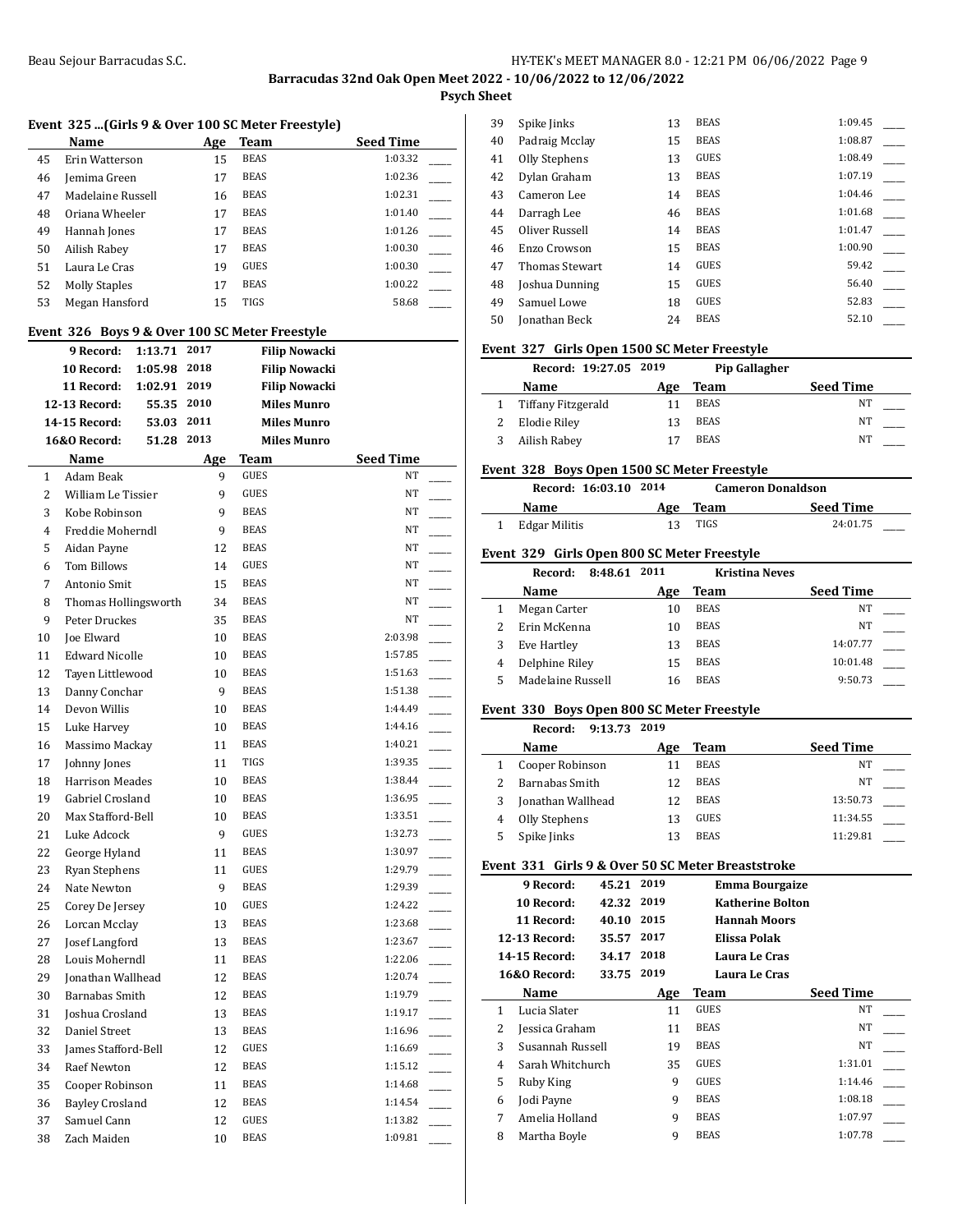## **Psych Sheet**

| Event 331  (Girls 9 & Over 50 SC Meter Breaststroke) |          |                  |
|------------------------------------------------------|----------|------------------|
| Name                                                 | Age Team | <b>Seed Time</b> |

| 9              | Orla Lelai                                       |            | 9                   | TIGS                       | 1:03.67                    |                          |
|----------------|--------------------------------------------------|------------|---------------------|----------------------------|----------------------------|--------------------------|
| 10             | <b>Esme Tarpey</b>                               |            | 9                   | TIGS                       | 1:03.48                    |                          |
| 11             | Alice Miller                                     |            | 9                   | <b>BEAS</b>                | 1:02.62                    |                          |
| 12             | Abbie Girard                                     |            | 9                   | <b>BEAS</b>                | 1:02.25                    |                          |
| 13             | Lola Williams                                    |            | 9                   | GUES                       | 1:01.51                    |                          |
| 14             | Charlotte Holland                                |            | 9                   | <b>BEAS</b>                | 59.04                      |                          |
| 15             | Valentina Gilligan                               |            | 10                  | <b>BEAS</b>                | 58.73                      | $\overline{\phantom{a}}$ |
| 16             | Genevieve Wu                                     |            | 9                   | <b>BEAS</b>                | 58.01                      |                          |
| 17             | Charlotte Bolton                                 |            | 9                   | <b>BEAS</b>                | 57.68                      |                          |
| 18             | Natasha Graham                                   |            | 10                  | <b>BEAS</b>                | 56.22                      | $\overline{\phantom{a}}$ |
| 19             | Tilly Robinson                                   |            | 10                  | TIGS                       | 55.13                      |                          |
| 20             | Amelie Rodliffe                                  |            | 10                  | <b>BEAS</b>                | 54.83                      | $\overline{\phantom{a}}$ |
| 21             | Lily-Ann Felbabel                                |            | 11                  | <b>GUES</b>                | 54.38                      | $\overline{\phantom{a}}$ |
| 22             | Caitlin Lee                                      |            | 11                  | BEAS                       | 53.36                      |                          |
| 23             | Anne Thompson                                    |            | 10                  | <b>BEAS</b>                | 53.31                      |                          |
| 24             | Eden Smith                                       |            | 11                  | <b>BEAS</b>                | 52.25                      | $\overline{\phantom{a}}$ |
| 25             | Charlotte Miller                                 |            | 9                   | BEAS                       | 51.61                      | $\mathcal{L}$            |
| 26             | <b>Holly Sarre</b>                               |            | 10                  | <b>GUES</b>                | 51.53                      |                          |
| 27             |                                                  |            | 10                  | <b>BEAS</b>                | 50.42                      | $\overline{\phantom{a}}$ |
|                | Sophia Bailey                                    |            |                     | GUES                       | 49.07                      |                          |
| 28             | Grace King                                       |            | 11                  |                            | 48.58                      |                          |
| 29             | Ciara Lelai                                      |            | 14                  | JERS                       |                            |                          |
| 30             | Megan Carter                                     |            | 10                  | <b>BEAS</b><br><b>BEAS</b> | 46.68                      | $\overline{\phantom{a}}$ |
| 31             | Claudia Bailey                                   |            | 12                  |                            | 45.36                      |                          |
| 32             | Eve Hartley                                      |            | 13                  | <b>BEAS</b>                | 45.09                      | $\overline{\phantom{a}}$ |
| 33             | <b>Holly Jones</b>                               |            | 12                  | <b>BEAS</b>                | 43.62                      |                          |
| 34             | Emily Hyland                                     |            | 12                  | BEAS                       | 43.48                      |                          |
| 35             | Chloe Sarre                                      |            | 13                  | <b>GUES</b>                | 42.98                      |                          |
| 36             | Jessica Boyle                                    |            | 12                  | <b>BEAS</b>                | 42.09                      |                          |
| 37             | Niamh Polson                                     |            | 13                  | BEAS                       | 41.69                      |                          |
| 38             | Seren Coombs                                     |            | 15                  | JERS                       | 40.04                      |                          |
| 39             | Sophia Guille                                    |            | 22                  | <b>BEAS</b>                | 38.90                      | $\overline{a}$           |
| 40             | Amber Smith                                      |            | 14                  | JERS                       | 38.60                      |                          |
| 41             | Madelaine Russell                                |            | 16                  | <b>BEAS</b>                | 37.79                      |                          |
| 42             | Erin Watterson                                   |            | 15                  | <b>BEAS</b>                | 36.75                      |                          |
| 43             | Emma Bourgaize                                   |            | 12                  | GUES                       | 36.20                      |                          |
| 44             | Oriana Wheeler                                   |            | 17                  | <b>BEAS</b>                | 35.59                      |                          |
| 45             | Laura Le Cras                                    |            | 19                  | GUES                       | X32.17                     |                          |
|                | Event 332 Boys 9 & Over 50 SC Meter Breaststroke |            |                     |                            |                            |                          |
|                | 9 Record:                                        | 46.21      | 2017<br>2018        |                            | <b>Filip Nowacki</b>       |                          |
|                | 10 Record:                                       | 39.60      |                     |                            | <b>Filip Nowacki</b>       |                          |
|                | 11 Record:                                       | 36.62      | 2019                |                            | <b>Filip Nowacki</b>       |                          |
|                | 12-13 Record:                                    | 35.59 2019 |                     |                            | <b>Joe Storey</b>          |                          |
|                | 14-15 Record:                                    | 31.64 2011 |                     |                            | Giovanni Guarino           |                          |
|                | <b>16&amp;0 Record:</b>                          | 30.03      | 2019                |                            | <b>Charlie-Joe Hallett</b> |                          |
| Name           |                                                  | Age        | Team<br><b>BEAS</b> | <b>Seed Time</b>           |                            |                          |
|                | 1<br>Max Patterson                               |            | 12                  |                            | NT                         |                          |
| $\overline{2}$ | William Frankland                                |            | 16                  | <b>BEAS</b>                | NT                         |                          |
| 3              | Peter Druckes                                    |            | 35                  | BEAS                       | NT                         |                          |
| 4              | Adam Beak                                        |            | 9                   | GUES                       | 1:07.72                    |                          |
| 5              | Joe Elward                                       |            | 10                  | <b>BEAS</b>                | 1:06.47                    |                          |
| 6              | Clark Martel                                     |            | 9                   | GUES                       | 1:05.01                    |                          |
| 7              | William Le Tissier                               |            | 9                   | GUES                       | 1:04.82                    |                          |
| 8              | <b>Edward Nicolle</b>                            |            | 10                  | <b>BEAS</b>                | 1:04.38                    |                          |

9 Tayen Littlewood 10 BEAS 1:04.28 10 Freddie Moherndl 9 BEAS 1:01.13

| 11 | Lorcan Mcclay                               |              | 13 | <b>BEAS</b>           | 57.80 |
|----|---------------------------------------------|--------------|----|-----------------------|-------|
| 12 | Tom Bleasdale                               |              | 10 | <b>GUES</b>           | 57.30 |
| 13 | <b>Harrison Meades</b>                      |              | 10 | <b>BEAS</b>           | 56.59 |
| 14 | Kobe Robinson                               |              | 9  | <b>BEAS</b>           | 56.20 |
| 15 | Ryan Stephens                               |              | 11 | <b>GUES</b>           | 55.75 |
| 16 | Luke Adcock                                 |              | 9  | <b>GUES</b>           | 54.54 |
| 17 | Luke Harvey                                 |              | 10 | <b>BEAS</b>           | 54.53 |
| 18 | Massimo Mackay                              |              | 11 | <b>BEAS</b>           | 53.53 |
| 19 | Nate Newton                                 |              | 9  | <b>BEAS</b>           | 53.28 |
| 20 | Samuel Dunning                              |              | 10 | <b>GUES</b>           | 51.70 |
| 21 | Johnny Jones                                |              | 11 | <b>TIGS</b>           | 51.47 |
| 22 | George Hyland                               |              | 11 | <b>BEAS</b>           | 50.72 |
| 23 | Joshua Crosland                             |              | 13 | <b>BEAS</b>           | 50.64 |
| 24 | Louis Moherndl                              |              | 11 | <b>BEAS</b>           | 49.59 |
| 25 | Barnabas Smith                              |              | 12 | <b>BEAS</b>           | 49.19 |
| 26 | Josef Langford                              |              | 13 | <b>BEAS</b>           | 49.12 |
| 27 | Jonathan Wallhead                           |              | 12 | <b>BEAS</b>           | 48.92 |
| 28 | Daniel Street                               |              | 13 | <b>BEAS</b>           | 48.90 |
| 29 | <b>Bayley Crosland</b>                      |              | 12 | <b>BEAS</b>           | 47.58 |
| 30 | Aidan Payne                                 |              | 12 | <b>BEAS</b>           | 47.41 |
| 31 | Corey De Jersey                             |              | 10 | <b>GUES</b>           | 47.18 |
| 32 | Max Patterson                               |              | 12 | <b>BEAS</b>           | 46.38 |
| 33 | Spike Jinks                                 |              | 13 | <b>BEAS</b>           | 45.41 |
| 34 | Cooper Robinson                             |              | 11 | <b>BEAS</b>           | 45.13 |
| 35 | Zach Maiden                                 |              | 10 | <b>BEAS</b>           | 44.72 |
| 36 | John Frankland                              |              | 15 | <b>BEAS</b>           | 43.09 |
| 37 | Dylan Graham                                |              | 13 | <b>BEAS</b>           | 42.96 |
| 38 | Cameron Lee                                 |              | 14 | <b>BEAS</b>           | 42.83 |
| 39 | Padraig Mcclay                              |              | 15 | <b>BEAS</b>           | 42.76 |
| 40 | Raef Newton                                 |              | 12 | <b>BEAS</b>           | 41.62 |
| 41 | Samuel Cann                                 |              | 12 | <b>GUES</b>           | 39.01 |
| 42 | Enzo Crowson                                |              | 15 | <b>BEAS</b>           | 37.44 |
| 43 | Darragh Lee                                 |              | 46 | <b>BEAS</b>           | 36.83 |
| 44 | Oliver Russell                              |              | 14 | <b>BEAS</b>           | 35.14 |
| 45 | Thomas Stewart                              |              | 14 | <b>GUES</b>           | 34.50 |
| 46 | Joshua Dunning                              |              | 15 | <b>GUES</b>           | 33.10 |
| 47 | <b>Ionathan Beck</b>                        |              | 24 | <b>BEAS</b>           | 31.01 |
| 48 | Luke Le Cras                                |              | 17 | <b>GUES</b>           | 30.20 |
| 49 | Ronny Hallett                               |              | 18 | <b>GUES</b>           | 29.29 |
|    | Event  333   Girls 9 & Over 200 SC Meter IM |              |    |                       |       |
|    | 9 Record:                                   | 3:09.03 2009 |    | <b>Hannah Rosumek</b> |       |
|    | 10 Record:                                  | 3:00.21 2019 |    | Amelie Torode         |       |
|    | 11 Record:                                  | 2:46.75 2017 |    | Giorgia Robertson     |       |
|    | 12-13 Record:                               | 2:31.38 2016 |    | Laura Le Cras         |       |
|    | 14-15 Record:                               | 2:19.61 2011 |    | <b>Kristina Neves</b> |       |
|    | 16&0 Record: 2:27.59 2009                   |              |    | Victoria Parfit       |       |

|    | 2:27.59<br><b>16&amp;0 Record:</b> | 2009 | Victoria Parfit |                  |
|----|------------------------------------|------|-----------------|------------------|
|    | Name                               | Age  | Team            | <b>Seed Time</b> |
| 1  | Charlotte Holland                  | 9    | <b>BEAS</b>     | NT               |
| 2  | Alice Miller                       | 9    | <b>BEAS</b>     | NT               |
| 3  | Charlotte Miller                   | 9    | <b>BEAS</b>     | NT               |
| 4  | Sophia Bailey                      | 10   | <b>BEAS</b>     | <b>NT</b>        |
| 5  | Anne Thompson                      | 10   | <b>BEAS</b>     | 4:06.80          |
| 6  | Grace King                         | 11   | GUES            | 3:56.63          |
| 7  | Caitlin Lee                        | 11   | <b>BEAS</b>     | 3:43.07          |
| 8  | Eden Smith                         | 11   | <b>BEAS</b>     | 3:38.34          |
| 9  | Scarlett-Rose Foss                 | 12   | <b>GUES</b>     | 3:23.12          |
| 10 | Claudia Bailey                     | 12   | <b>BEAS</b>     | 3:21.11          |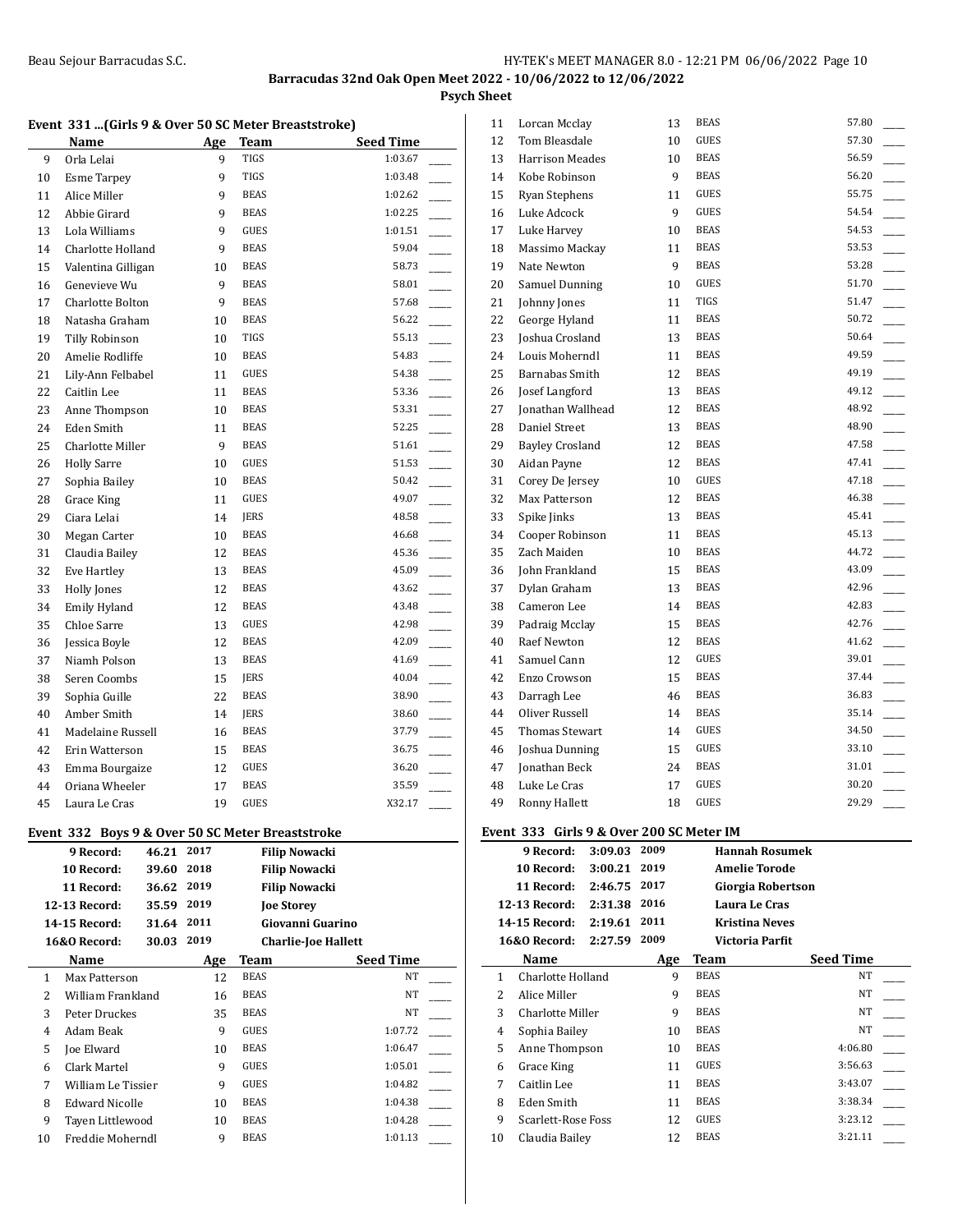**Psych Sheet**

 $\overline{\phantom{a}}$ 

## **Event 333 ...(Girls 9 & Over 200 SC Meter IM)**

|    | Name                    | Age | Team        | <b>Seed Time</b> |
|----|-------------------------|-----|-------------|------------------|
| 11 | Eve Hartley             | 13  | <b>BEAS</b> | 3:16.85          |
| 12 | Jessica Boyle           | 12  | <b>BEAS</b> | 3:10.85          |
| 13 | Emily Hyland            | 12  | <b>BEAS</b> | 3:10.22          |
| 14 | Megan Carter            | 10  | <b>BEAS</b> | 3:10.03          |
| 15 | Immy Bleasdale          | 12  | <b>GUES</b> | 3:00.74          |
| 16 | Elle Pirouet            | 13  | <b>IERS</b> | 2:51.93          |
| 17 | Tallulah-Mae Rautenbach | 11  | <b>GUES</b> | 2:50.17          |
| 18 | Phillipa Gallagher      | 17  | <b>BEAS</b> | 2:48.32          |
| 19 | Elodie Riley            | 13  | <b>BEAS</b> | 2:47.39          |
| 20 | Delphine Riley          | 15  | BEAS        | 2:44.01          |
| 21 | Erin Watterson          | 15  | <b>BEAS</b> | 2:37.67          |
| 22 | Jemima Green            | 17  | <b>BEAS</b> | 2:29.82          |
| 23 | Megan Hansford          | 15  | <b>TIGS</b> | 2:27.15          |
| 24 | Oriana Wheeler          | 17  | <b>BEAS</b> | 2:23.77          |

## **Event 334 Boys 9 & Over 200 SC Meter IM**

|                | 9 Record:<br>3:01.96               | 2017 |             | <b>Sam Sterrey</b>       |  |
|----------------|------------------------------------|------|-------------|--------------------------|--|
|                | 10 Record:<br>2:47.48              | 2018 |             | <b>Filip Nowacki</b>     |  |
|                | 11 Record:<br>2:31.95              | 2019 |             | <b>Filip Nowacki</b>     |  |
|                | 12-13 Record:<br>2:23.08           | 2013 |             | Nathan Corrigan          |  |
|                | 14-15 Record:<br>2:14.45           | 2016 |             | <b>Robbie Jones</b>      |  |
|                | <b>16&amp;0 Record:</b><br>2:09.88 | 2014 |             | <b>Tom Hollingsworth</b> |  |
|                | Name                               | Age  | <b>Team</b> | <b>Seed Time</b>         |  |
| $\mathbf{1}$   | Aidan Payne                        | 12   | <b>BEAS</b> | <b>NT</b>                |  |
| $\overline{c}$ | Nate Newton                        | 9    | <b>BEAS</b> | 4:04.39                  |  |
| 3              | Massimo Mackay                     | 11   | <b>BEAS</b> | 3:46.04                  |  |
| $\overline{4}$ | Joshua Crosland                    | 13   | <b>BEAS</b> | 3:27.16                  |  |
| 5              | Johnny Jones                       | 11   | <b>TIGS</b> | 3:22.48                  |  |
| 6              | Jonathan Wallhead                  | 12   | <b>BEAS</b> | 3:20.77                  |  |
| 7              | Cooper Robinson                    | 11   | <b>BEAS</b> | 3:16.96                  |  |
| 8              | Louis Moherndl                     | 11   | <b>BEAS</b> | 3:16.49                  |  |
| 9              | <b>Barnabas Smith</b>              | 12   | <b>BEAS</b> | 3:15.75                  |  |
| 10             | <b>Tom Billows</b>                 | 14   | <b>GUES</b> | 3:13.65                  |  |
| 11             | <b>Bayley Crosland</b>             | 12   | <b>BEAS</b> | 3:07.89                  |  |
| 12             | Raef Newton                        | 12   | <b>BEAS</b> | 3:05.17                  |  |
| 13             | Spike Jinks                        | 13   | <b>BEAS</b> | 2:56.40                  |  |
| 14             | Zach Maiden                        | 10   | <b>BEAS</b> | 2:55.70                  |  |
| 15             | Enzo Crowson                       | 15   | <b>BEAS</b> | 2:47.50                  |  |
| 16             | Samuel Cann                        | 12   | <b>GUES</b> | 2:44.39                  |  |
| 17             | Cameron Lee                        | 14   | <b>BEAS</b> | 2:43.38                  |  |
| 18             | Oliver Russell                     | 14   | <b>BEAS</b> | 2:38.55                  |  |
| 19             | <b>Thomas Stewart</b>              | 14   | <b>GUES</b> | 2:31.65                  |  |
| 20             | Luke Le Cras                       | 17   | <b>GUES</b> | 2:27.40                  |  |
| 21             | Joshua Dunning                     | 15   | <b>GUES</b> | 2:26.20                  |  |
| 22             | Samuel Lowe                        | 18   | <b>GUES</b> | 2:10.10                  |  |

## **Event 335 Girls 9 & Over 50 SC Meter Freestyle**

| 34.94 | 2018 |                         | <b>Amelie Torode</b>    |
|-------|------|-------------------------|-------------------------|
| 30.18 | 2019 |                         | <b>Katherine Bolton</b> |
|       |      |                         | <b>Hannah Jones</b>     |
|       | 2016 |                         | Laura Le Cras           |
| 26.89 | 2013 |                         | <b>Courtney Butcher</b> |
| 26.87 | 2016 | <b>Courtney Butcher</b> |                         |
|       | Age  | Team                    | <b>Seed Time</b>        |
|       | 10   | <b>GUES</b>             | NT                      |
|       | 11   | <b>GUES</b>             | NT                      |
|       |      | 31.12 2017<br>28.21     |                         |

| 3  | Susannah Russell        | 19 | <b>BEAS</b> | NT    |
|----|-------------------------|----|-------------|-------|
| 4  | Gabby Oudhof            | 9  | <b>GUES</b> | 59.00 |
| 5  | Sarah Whitchurch        | 35 | GUES        | 50.71 |
| 6  | Amelia Holland          | 9  | <b>BEAS</b> | 49.26 |
| 7  | Ruby King               | 9  | <b>GUES</b> | 48.35 |
| 8  | Orla Lelai              | 9  | TIGS        | 48.33 |
| 9  | Martha Boyle            | 9  | <b>BEAS</b> | 46.82 |
| 10 | Lola Williams           | 9  | <b>GUES</b> | 46.69 |
| 11 | <b>Esme Tarpey</b>      | 9  | TIGS        | 45.75 |
| 12 | Abbie Girard            | 9  | <b>BEAS</b> | 45.74 |
| 13 | <b>Jodi Payne</b>       | 9  | <b>BEAS</b> | 45.33 |
| 14 | Charlotte Bolton        | 9  | <b>BEAS</b> | 42.03 |
| 15 | Genevieve Wu            | 9  | <b>BEAS</b> | 41.66 |
| 16 | <b>Holly Sarre</b>      | 10 | <b>GUES</b> | 41.52 |
| 17 | Charlotte Holland       | 9  | <b>BEAS</b> | 41.07 |
| 18 | Lily-Ann Felbabel       | 11 | GUES        | 40.87 |
| 19 | Elsa Malorey            | 10 | TIGS        | 40.49 |
| 20 | Alice Miller            | 9  | <b>BEAS</b> | 40.43 |
| 21 | Anne Thompson           | 10 | <b>BEAS</b> | 39.94 |
| 22 | Charlotte Miller        | 9  | <b>BEAS</b> | 39.68 |
| 23 | Valentina Gilligan      | 10 | <b>BEAS</b> | 39.46 |
| 24 | Natasha Graham          | 10 | <b>BEAS</b> | 39.35 |
| 25 | Sophia Bailey           | 10 | <b>BEAS</b> | 38.82 |
| 26 | Caitlin Lee             | 11 | <b>BEAS</b> | 38.43 |
| 27 | Tilly Robinson          | 10 | <b>TIGS</b> | 38.34 |
| 28 | <b>Grace King</b>       | 11 | <b>GUES</b> | 37.97 |
| 29 | Erin McKenna            | 10 | <b>BEAS</b> | 37.62 |
| 30 | Eden Smith              | 11 | <b>BEAS</b> | 37.30 |
| 31 | Claudia Bailey          | 12 | <b>BEAS</b> | 36.15 |
| 32 | Jessica Graham          | 11 | <b>BEAS</b> | 35.85 |
| 33 | Megan Carter            | 10 | <b>BEAS</b> | 34.95 |
| 34 | Scarlett-Rose Foss      | 12 | <b>GUES</b> | 34.51 |
| 35 | Ciara Lelai             | 14 | JERS        | 34.05 |
| 36 | Eve Hartley             | 13 | <b>BEAS</b> | 33.81 |
| 37 | Niamh Gullett-Pomroy    | 13 | <b>TIGS</b> | 33.49 |
| 38 | Chloe Sarre             | 13 | <b>GUES</b> | 32.68 |
| 39 | Holly Jones             | 12 | <b>BEAS</b> | 31.84 |
| 40 | Jessica Boyle           | 12 | <b>BEAS</b> | 31.64 |
| 41 | <b>Elodie Riley</b>     | 13 | <b>BEAS</b> | 31.42 |
| 42 | Emily Hyland            | 12 | <b>BEAS</b> | 31.32 |
| 43 | Amber Smith             | 14 | JERS        | 31.13 |
| 44 | <b>Elle Pirouet</b>     | 13 | JERS        | 31.07 |
| 45 | Niamh Polson            | 13 | <b>BEAS</b> | 30.98 |
| 46 | Seren Coombs            | 15 | JERS        | 30.03 |
| 47 | Tara Kennedy            | 13 | GUES        | 29.92 |
| 48 | Robyn Kemp              | 17 | JERS        | 29.66 |
| 49 | Phillipa Gallagher      | 17 | <b>BEAS</b> | 29.55 |
| 50 | Sophia Guille           | 22 | BEAS        | 29.48 |
| 51 | Delphine Riley          | 15 | BEAS        | 29.45 |
| 52 | Jemima Green            | 17 | <b>BEAS</b> | 29.39 |
| 53 | Erin Watterson          | 15 | BEAS        | 29.26 |
| 54 | Tallulah-Mae Rautenbach | 11 | GUES        | 28.90 |
| 55 | Madelaine Russell       | 16 | BEAS        | 28.45 |
| 56 | Emma Bourgaize          | 12 | GUES        | 28.20 |
| 57 | Oriana Wheeler          | 17 | BEAS        | 27.95 |
| 58 | Ailish Rabey            | 17 | <b>BEAS</b> | 27.94 |
| 59 | Hannah Jones            | 17 | BEAS        | 27.86 |
| 60 | Orla Rabey              | 20 | BEAS        | 27.80 |
|    |                         |    |             |       |